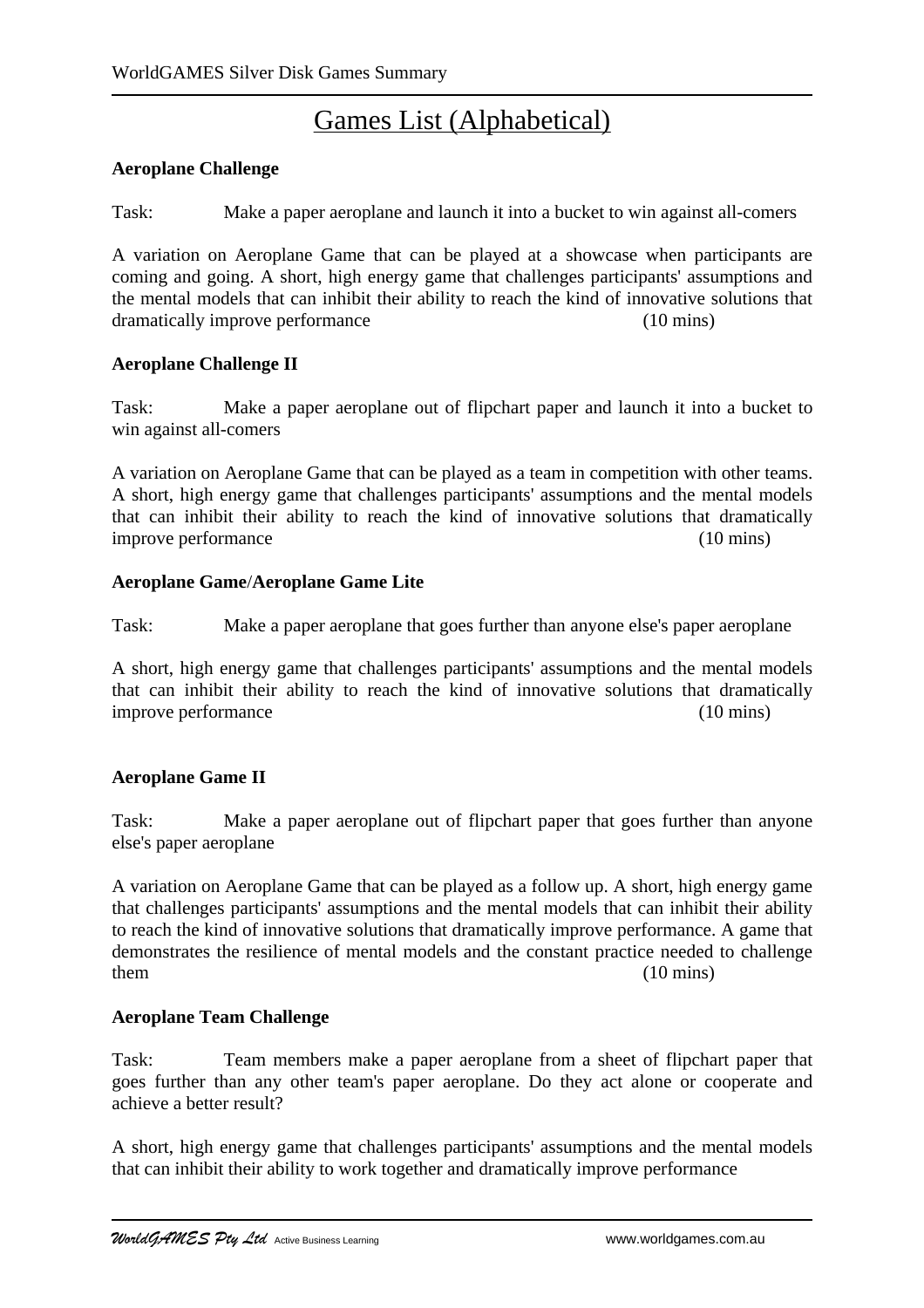#### **Team Aeroplane Game**

Task: Team members make a paper aeroplane that goes further than any other team's paper aeroplane. Do they act alone or cooperate and achieve a better result?

A short, high energy game that challenges participants' assumptions and the mental models that can inhibit their ability to work together and dramatically improve performance.

#### **All Aboard**

Task: Teams of participants try to fit into rope boats that are too small for them long enough to sing a full chorus of "Row, row, row your boat ...".

Final team game that illustrates the benefits and synergy of teams in action and working collaboratively (10 mins)

#### **Animal Teams**/**Animal Teams Lite**

Task: Participants are each given a slip of paper with an animal on it. They must find their teams making only their animal noises

Short, fun and energetic team formation exercise - illustrates the power of communicating without words (5 mins)

#### **Apollo 13 Game**

Task: Teams are challenged to save the Astronauts aboard Apollo 13 by making an air filter that will fit two different sockets from the jumble of available items on board the spacecraft.

Strategic planning, problem solving and resource utilisation all rolled into one fun activity

#### **Apollo 13 Transmission**

Task: Teams are challenged to leave precise instructions on how to make the Apollo 13 Game air filter on an answering machine for another team to follow and construct a workable filter.

A real effective communication systems test for managers and supervisors

**Baboon Balloon Babel**

Task: An animal themed version of Balloon Babel. Teams must build the tallest freestanding column of balloons in the room using only the props provided

Fast, energetic team problem solving game that will encourage lateral thinking, innovation and best use of team dynamics to win (15 mins)

(30 mins)

(20 mins)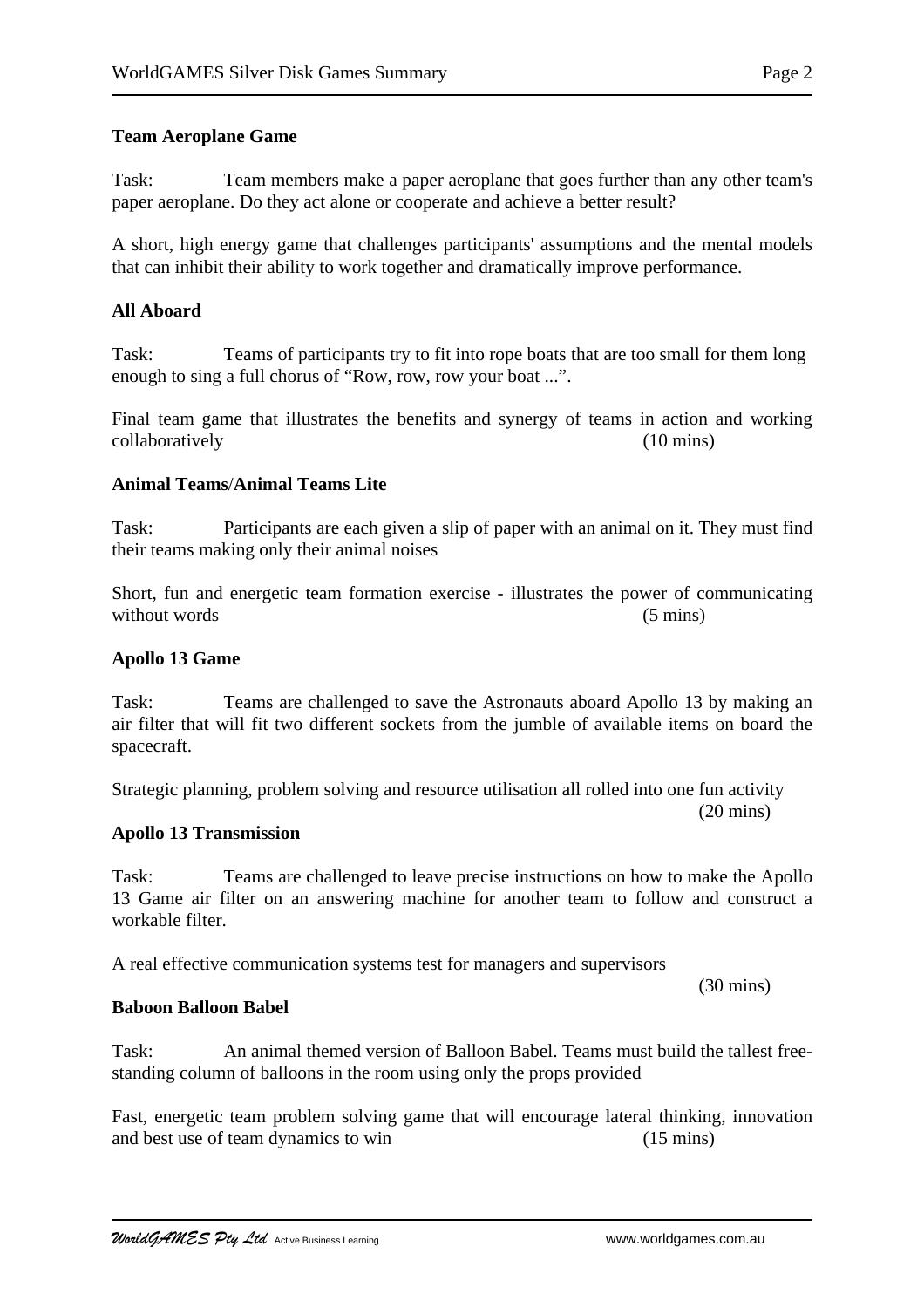Task: Teams must build the tallest free-standing column of balloons in the room using only the props provided

Fast, energetic team problem solving game that will encourage lateral thinking, innovation and best use of team dynamics to win (15 mins)

#### **Balloon Ballistics**

Task: Teams must keep their coloured balloons airborne longer than every other team

Fast and furious team game that is bound to bring up sabotage and win/lose or lose/lose strategies in a highly competitive environment (10 mins)

### **Balls in a Bucket**

Task: Teams collect their colour of randomly distributed ping pong balls faster than any other team whilst staying physically connected to each other

Fast and furious team game that is bound to bring up sabotage and win/lose or lose/lose strategies in a highly competitive environment (10 mins)

#### **Balls in a Bucket II**

Task: Teams resolve the inherent conflict of Balls in a Bucket and collect their colour of randomly distributed ping pong balls faster than any other team whilst staying physically connected to each other

Fast and furious team game that demonstrates the way to avoid the sabotage and win/lose or lose/lose strategies found in a highly competitive environment (10 mins)

#### **Basket Ball Bonus**

Task: Teams help their best thrower to get balls into a bucket whilst overcoming a series of barriers

High energy problem solving game challenging participants to adopt a creative orientation when confronted by barriers to team performance and in so doing improve results despite the apparent handicap (30 mins)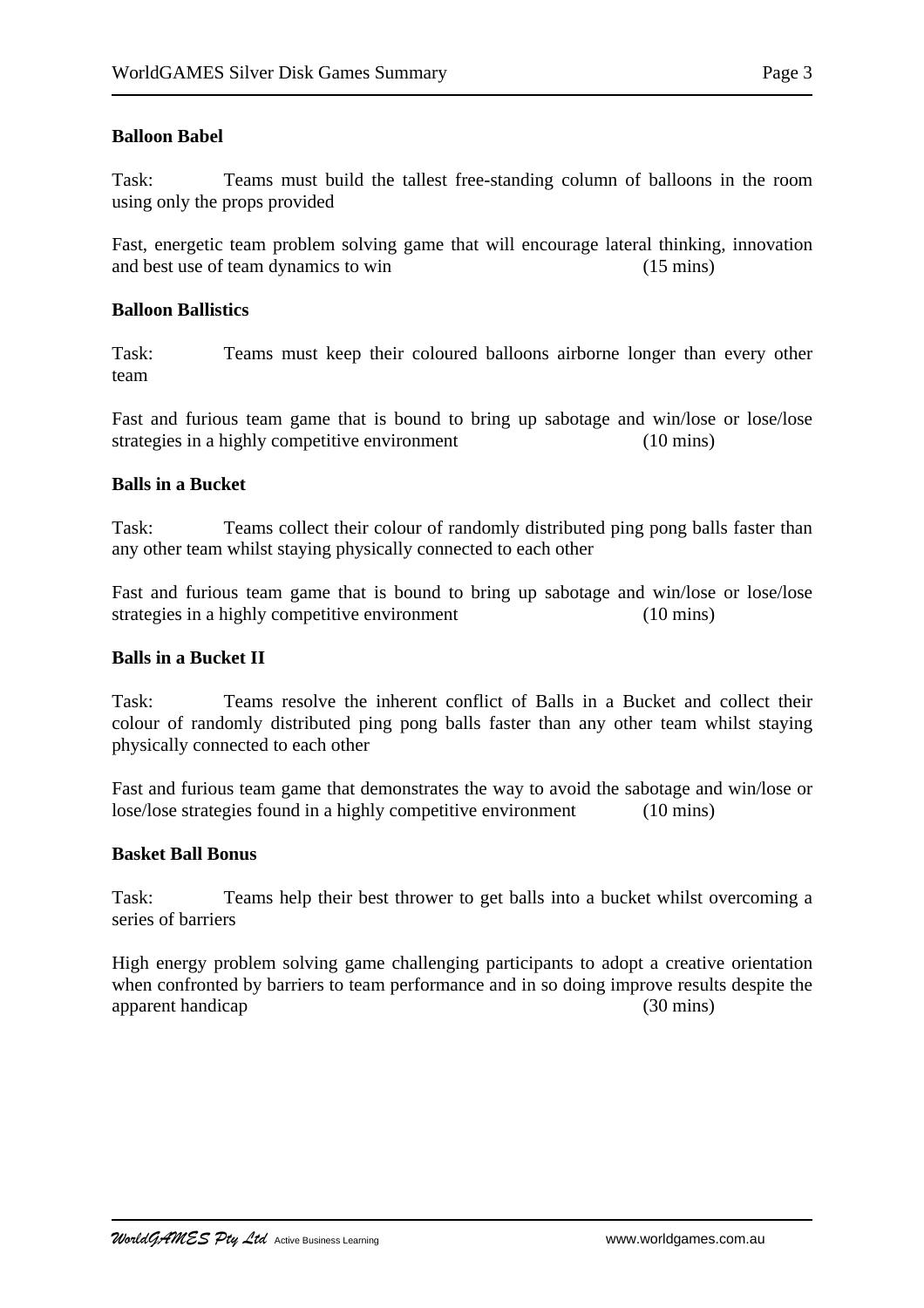### **Billy Cart Bathurst 2000 (Outdoor Game)**

Task: Teams use their Billy Carts from the parade to race each other over the famous course ... but which way?

A team challenge with a difference, turning downhill racing completely around so as to involve the whole team in the race to the line, challenging a few assumptions along the way (20 mins)

#### **Billy Cart Parade**

Task: Teams build, package and market the best Billy Cart in the parade from a standard kit using a range of decorative materials

A team challenge to make a standard product, common to all, more appealing to the market than anyone else's product (40 mins)

#### **Billy Cart Parts Scramble**

Task: Teams use simple treasure hunt, cryptic clue and problem solving skills to find the parts to their Billy Carts that have been lost in the resort

A fun exercise that will require problem solving and practical teamwork to be successful (30 - 60 mins)

### **Blindfold Team Race**

Task: Take turns in leading a blindfolded team in a relay race while staying connected to each other

A challenging trust exercise for teams learning to do whatever it takes (20 mins)

#### **Bomb Shelter**

Task: Decide who will be allowed into the bomb shelter from the list of would-be survivors

A test of values, empathetic teamwork and resolution skills in an emotive environment that challenges assumptions and prejudices (30 mins)

#### **Bond Bombshell**

Task: Bond is trapped on an enemy aircraft which is about to drop a revolutionary plutonium bomb on a friendly country. Using only the props provided to simulate what is available to 007 on the aircraft, teams must drop an egg from 3m without it breaking.

An exciting team challenge - how to stop an egg, dropped from 3m, becoming scrambled using a few basic props in a creative way. A game that reveals team dynamics and the ability to solve problems collaboratively. (20 mins)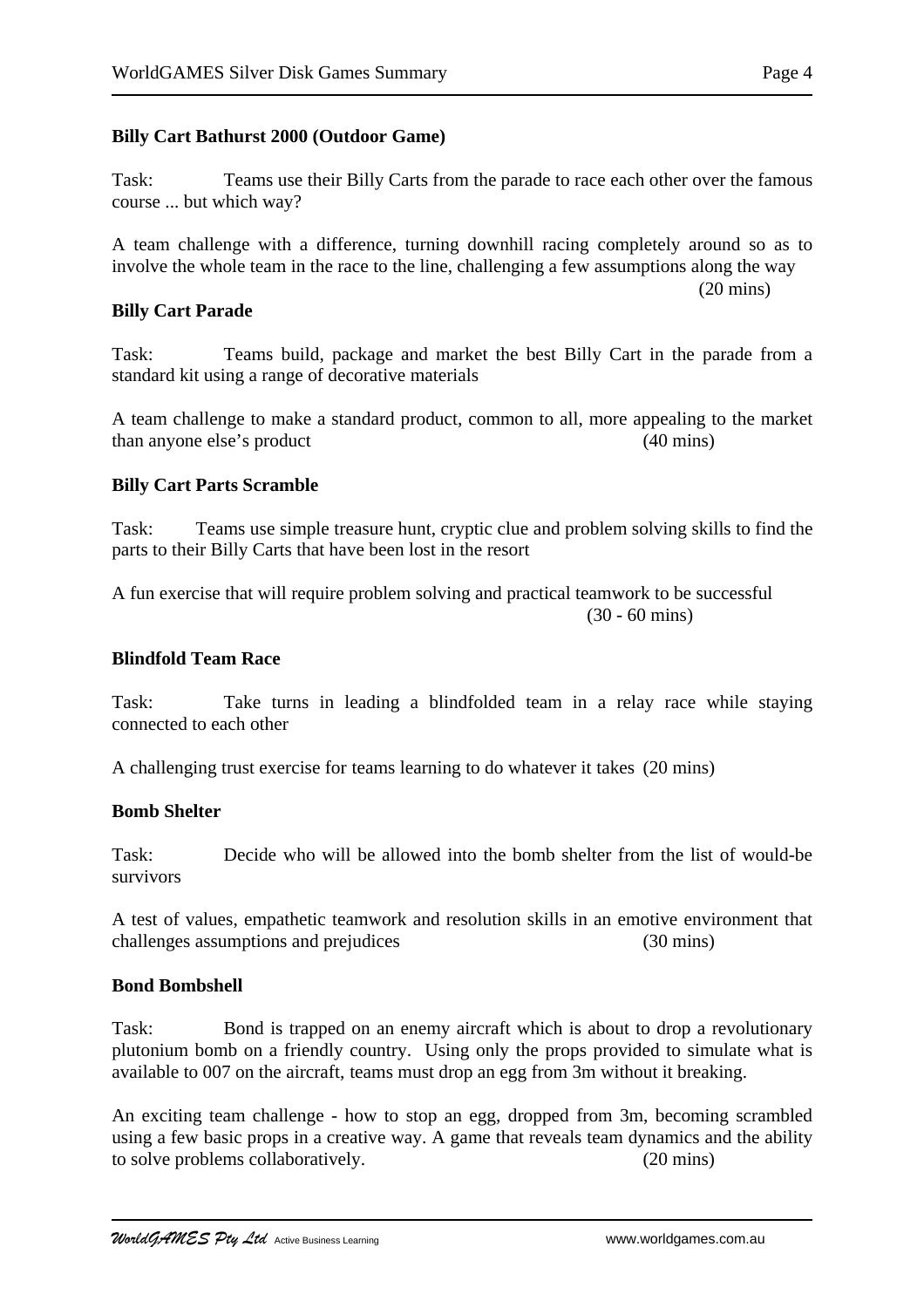# **Bond Escape Sydney**

Task: Set in The Rocks Sydney, this game can be easily adapted to any city location. Participants in small James Bond support teams must solve the clues to be found at the key landmarks for the area using the maps provided and their own orientation skills to arrive at the escape point on time. Along the way they must take team photos at Sydney Observatory, Bridge Pylon, Garrison Church, Campbells Cove, Argyle Cut, The Rocks Square and Cadmans Cottage. The clues will spell out the location and time of their escape vehicle. Such as Jet Boat 4 p.m. Circular Quay.

A high energy game that illustrates the importance of teamwork, organisation and support against a tight deadline (90 - 120 mins)

# **Bond Minefield**

Task: The Bond teams must find their way through the SPECTRE minefield hidden in a maze of squares in the fastest time possible without verbal communication in order to save the world

A high energy game that illustrates the importance of team cooperation support for the team member on task, being in action and correcting mistakes quickly (40 mins)

### **Bond Secret Message**

Task: A James Bond themed version of Seminar Secrets. Pass the simple message down the line intact to save the world from SMERSCH.

Communication blocks and filters in action. Barriers to successful communication and to improved performance (15 mins)

### **Brave New World**

Task: Find your most effective team from a group of world holocaust survivors with a strange mix of possessions and ensure your own survival in a changing environment

A game that challenges values, demands lateral thinking and best use of scarce resources to survive in a hostile environment (50 mins)

### **Brave New World II**

Task: Solar flares have destroyed all electronics on earth and melted the ice caps. The great coastal cities of the world are lost in the ocean. Humanity is now living on a vastly smaller land mass. Each team representing a group of world holocaust survivors must create a new business that will ensure survival in a changed environment an utilises at least one existing skill of each team member.

A game that challenges values, demands lateral thinking and best use of scarce resources to survive in a hostile environment (30 mins - 1 hour)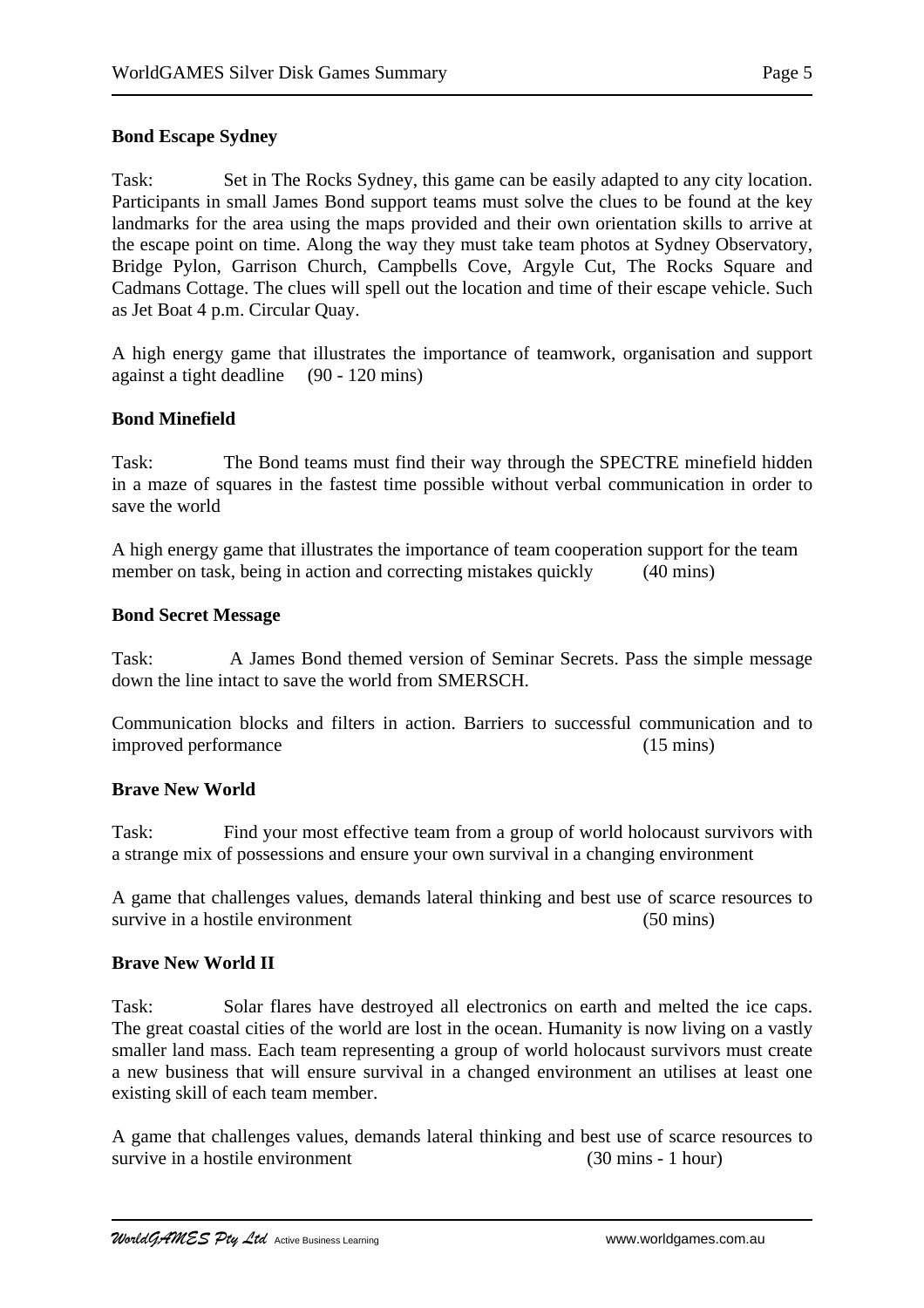Task: Green House Gases have melted the ice caps. The great coastal cities of the world are lost in the ocean. Humanity is now living on a much smaller land mass. Each team representing a group of world holocaust survivors must create a new type of factory that will ensure survival in a changed environment and start to repair the damage to the planet. This factory design must utilise at least one existing skill of each team member.

A game that challenges values, demands lateral thinking and best use of scarce resources to survive in a hostile environment (30 mins - 1 hour)

### **Bridge Building Challenge**

Task: The whole group, in their teams, must combine to build a replica of the Sydney Harbour Bridge from newspaper, straws and a selection of other everyday materials.

A game that reallychallenges team vision, planning and doing-whatever-it-takes when they are confronted with a multiple team task that simulates a large business environment.

 $(1\frac{1}{2} \text{ hours})$ 

### **Bridge Building Mini Team Challenge**

Task: Each team must build a faithful, load-carrying replica of a local iconic bridge from newspaper, straws, hose pipe and a selection of other everyday materials in competition with other teams. Each bridge is judged on its likeness, length and ability to hold weight.

A game that reallychallenges team vision, planning and doing-whatever-it-takes when they are confronted with a problem solving exercise. (40 mins)

### **Bridge Building Rivalry**

Task: Two teams, in opposition to one another, in their teams, must combine to build a mini-sized replica of the Sydney Harbour Bridge from newspaper, straws and a selection of other everyday materials.

A game that reallychallenges two teams who are having difficulty working together in real life. They will need to combine vision, planning and doing-whatever-it-takes, putting aside their differences, if they are to succeed in this task. A great metaphor for building bridges between two disparate groups. (1 hour)

### **Bridge Building Team Challenge**

Task: Each group comprising four teams, must build a faithful, load-carrying replica of the Sydney Harbour Bridge from newspaper, straws, hose pipe and a selection of other everyday materials in competition with other groups.

A game that reallychallenges team vision, planning and doing-whatever-it-takes when they are confronted with a multiple team task that simulates a large project environment.

 $(1 \frac{1}{2} \text{ hours})$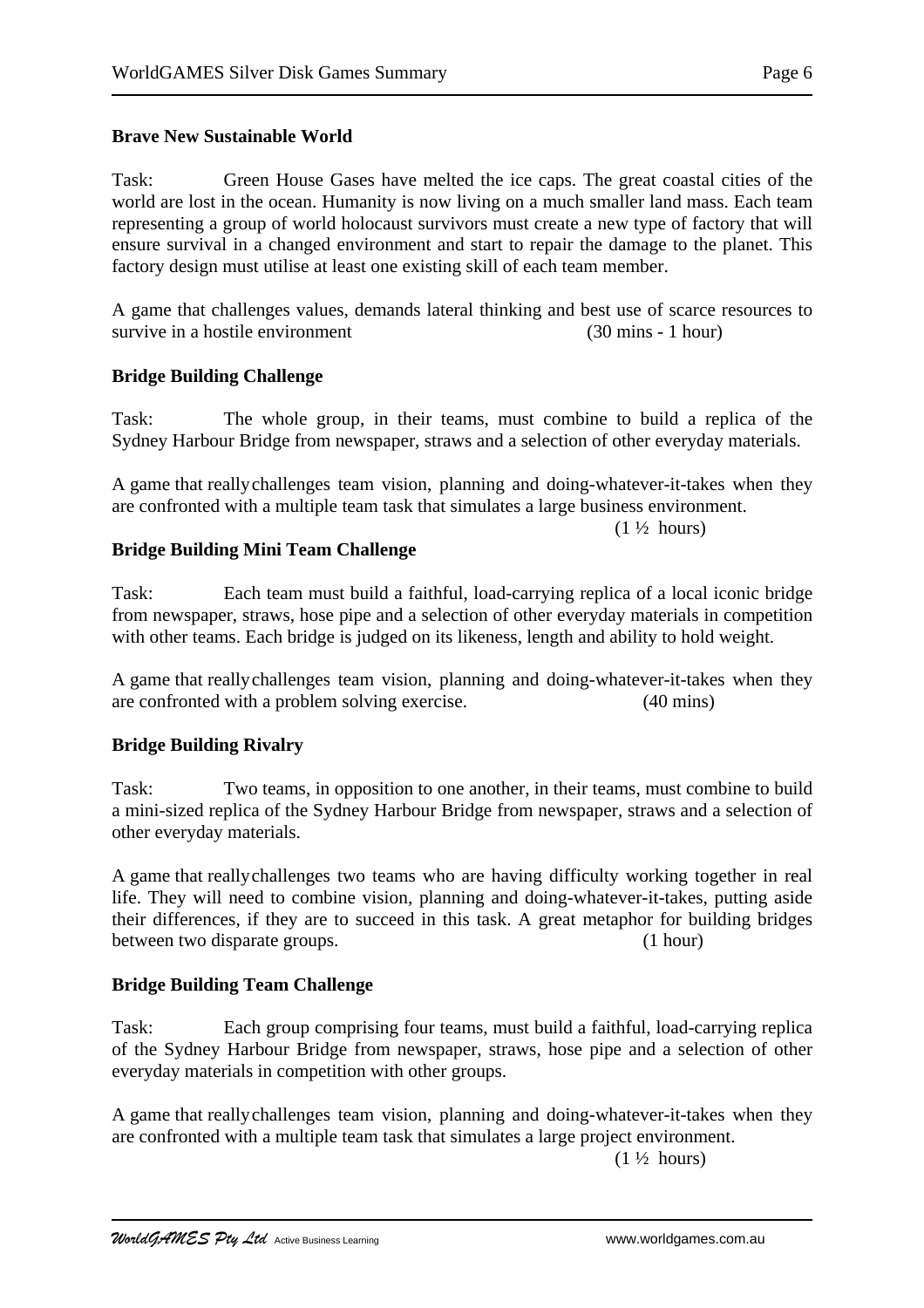# **Cabaret Night**

Task: Participants are given a free hand to stage their own cabaret night, including all stage management and logistics

A powerful demonstration of creativity, hidden talents and doing-whatever-it-takes as the roles are reversed and the participants entertain the trainers (3 - 5 hours)

### **Camouflage Game**

Task: Teams of participants watch a film clip from Life of Brian where the Monty Python team hide from the Romans in plain view and then have the task of camouflaging themselves in the training room. The most creative, least visible team wins.

A powerful demonstration of the use of presence and power which can broaden participants range of behaviour to suit appropriate circumstances. (30 mins)

### **Card Shark**

Task: Win points at cards in a foursome, but is it a team or an individual game?

A hands-on experience of playing to win in shark infested waters and finding what it will take for everyone to win or the effect of playing win/lose (30 mins)

### **Carless Rally (3 examples)**

Task: Participants must find answers to the car rally style questions, and provide photographic evidence of completion of activities, while observing on foot in and around the venue. Some treasure hunt similarities, plenty of cryptic clues and fun challenges abound in an exercise structured to have something in it for everyone. Customised to each venue, timetable, participant group and client outcomes.

A great way to test and improve participants' teamwork, visual skills, do-whatever-it-takes motivation and ability to plan the most effective course of action. (20 mins - 2 hours)

### **Cartoon Characters**

Task: Teams make their designated cartoon characters out of Play Doh, but how do you do Snow White with no white ... or Red Riding Hood with green and blue?

A wonderfully kinaesthetic game that will stretch the inventiveness of participants in a team challenge environment or test communication strategies (20 mins)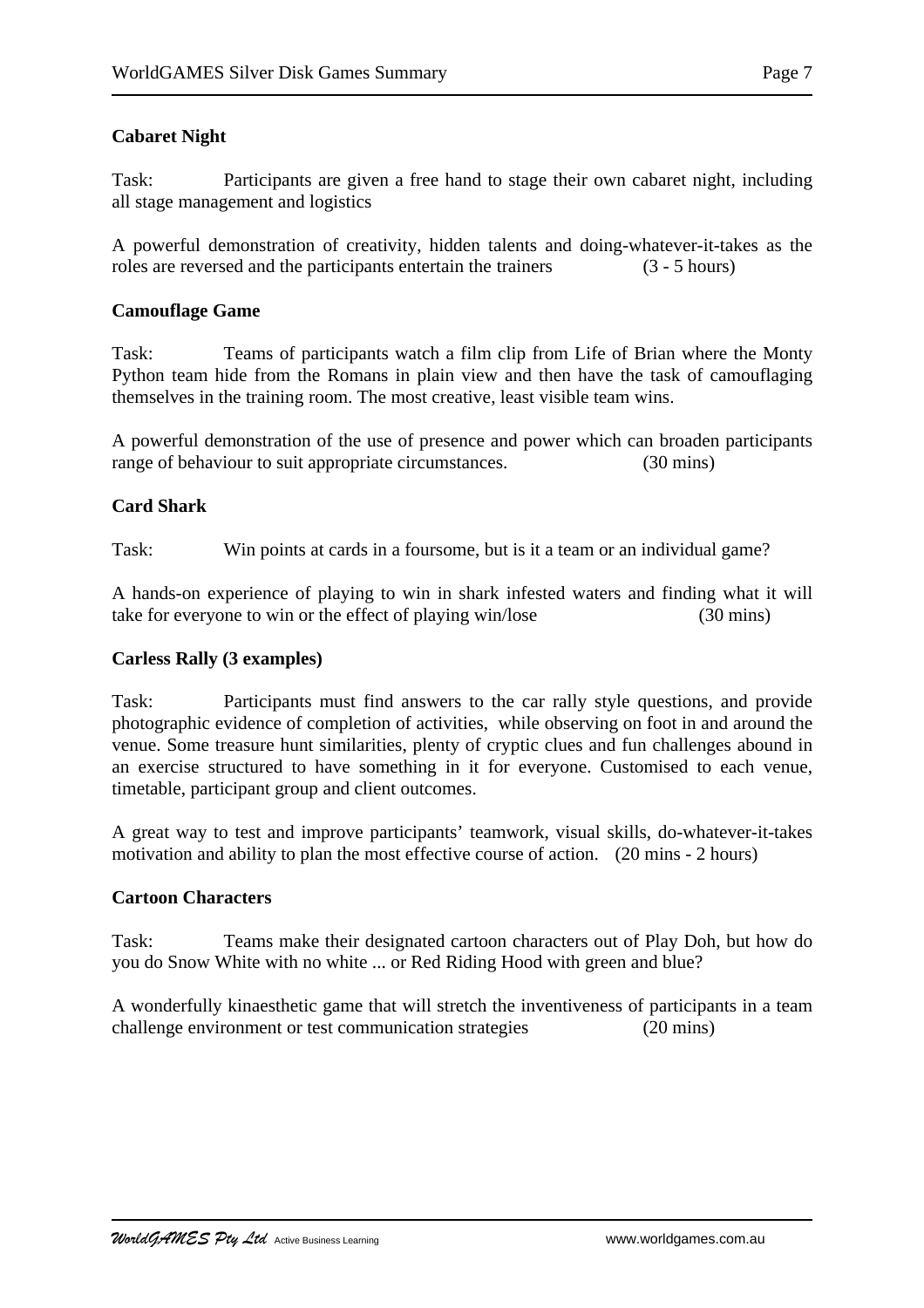# **Cartoon Characters Complete Customer Experience**

Task: Teams create a total customer experience for a brand new product line - their chosen cartoon character made out of Play Doh. They must research the market, create a design, source materials, find the most cost-effective way to advertise, buy and sell in live markets, innovate with added value products and attract investment all in a competitive environment against the clock. On completion, they must account for the profit they have made.

A wonderfully kinaesthetic game that will stretch the inventiveness of participants in a team challenge environment. A great way to see the components of creating a powerful customer experience and how all functions must contribute to achieve success. (90 mins)

### **Cartoon Characters for Sale**

Task: Teams make their cartoon character from Play Doh, colours having different prices. Participants then "buy" another team's character most suited to a child's needs.

A wonderfully kinaesthetic game that will illustrate cost and profitability principles, while highlighting key profit drivers and inhibitors in an open market. (30 mins)

### **Castaway Rafts Outdoors**

Task: Teams watch a video clip from *Castaway* and then must make the most suitable replica raft from the materials provided and sail it across a stretch of water to simulate their escape from the island.

A powerful lead in to a traditional team challenge that will test the ability of the team to think strategically and work collaboratively. (60 mins)

### **Castle Keeps/Castle Keeps Lite**

Task: Teams make the tallest mediaeval castle out of paper, straws and tape. Then deal with the changes in castle management and the specifications

A challenging, fun, team action game with construction role plays that encourages participants to react positively to and interpret change to their advantage (20 mins)

### **Castle Keeps II**

Task: Teams begin by making the tallest mediaeval castle out of paper, straws and tape. Then deal with an abundance of changes that transform their castle completely

A very challenging, fun, team action game with continual changes and role plays that will test participants' ability to stay on task and support their leader (40 mins)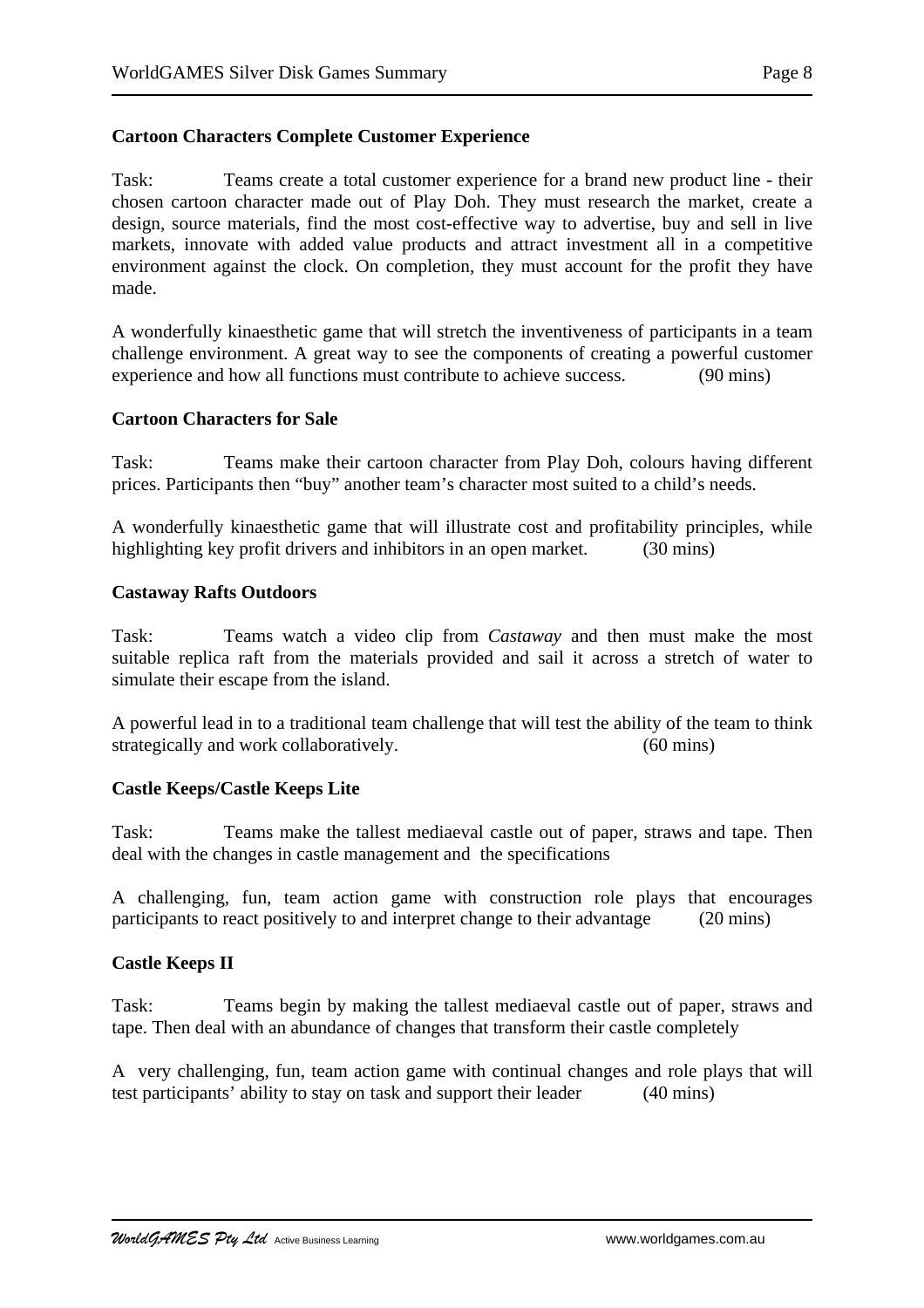Task: Teams strive to make the tallest mediaeval castle out of paper, straws and tape but each one of them has a different agenda which is likely to restrict progress.

A challenging, fun, team action game with construction role plays that encourages participants to create a shared vision of meeting customer needs that transcends their self interest. (20 mins)

### **Castle Keeps Plus**

Task: Teams make the tallest self-supporting mediaeval castle out of paper, straws and tape, then place an egg at the highest point to prove its stability

A challenging, fun, team action game with optional construction role plays that encourages participants to react positively to and interpret change to their advantage while building a firm foundation for success (20 mins)

### **Castle Keeps Double Plus**

Task: Teams begin by making the tallest mediaeval castle out of paper, straws and tape. Then deal with an abundance of changes that transform their castle completely. Their structure must be capable of supporting an egg at the highest point

A very challenging, fun, team action game with continual changes and role plays that will test participants' ability to stay on task, support their leader and build a firm foundation for success in an uncertain future (40 mins)

#### **Castle Keeps Double Play**

Task: Teams make the tallest mediaeval castle out of paper, straws and tape while dealing with changes in castle management and design specifications.

A challenging, fun, team action game played twice; once with no roles or guidelines, then again with team members agreeing roles and guidelines. (30 mins)

### **Castle in the Swamp**

Task: Teams watch the Castle in the Swamp scene from Monty Python's Holy Grail and then make the tallest mediaeval castle out of paper, straws, clingfilm and tape. The castle must be built on a foundation bed of wet towels.

A challenging, fun, team action game with problem solving components. A useful metaphor for building business foundations to suit the environment. (30 mins)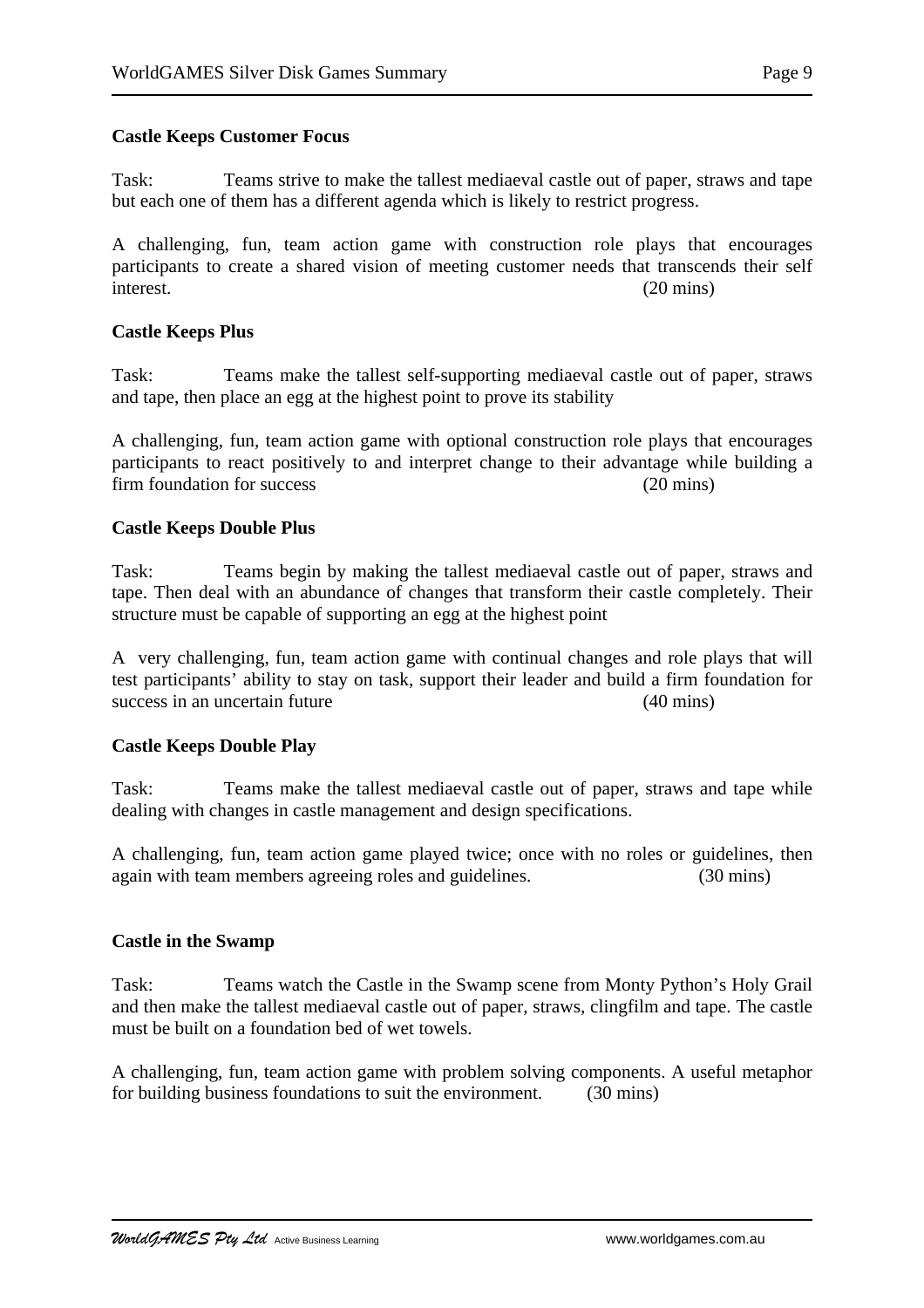# **Change Game**

Task: Participants make a rapidly escalating number of changes to their appearance and note the changes in their partner

A challenging action game that encourages participants to see change as a positive and inevitable process that can be fun, stimulating and rewarding (20 mins)

### **Chase the Flag**

Task: Teams of participants save their "white shirt" from terrorist paint attack while trying to capture the white flag. The team has paint filled balloons as their defense weapon. Who knows what the terrorists have!

Paint-filled, fun and active team game that illustrates the benefits and synergy of teams in action and working collaboratively (150 mins)

### **Chicken Run Alternative Business Vision**

Task: Teams are faced with the Chicken Run dilemma. They can no longer be in the business of laying eggs and Farmer Tweedy is planning to turn them into chicken pies. To escape this fate they must create a new business for themselves and the Tweedys that will ensure all of their survival in difficult times. They must utilise at least one existing skill of each team member in their solution.

A game that challenges teams to set a clear vision, demands lateral thinking and good use of scarce resources to escape a fate worse than death. (50mins)

### **Chicken Run Escape**

Task: Teams watch a video clip from *Chicken Run* and then make a gadget that will propel the chickens, represented by eggs on board, over the perimeter fence. Their success is measured on a formula basis that rewards distance achieved, least time taken and number of eggs intact.

A challenging, fun, team action game that will test the team's ability to work effectively and collaboratively under time and performance pressure (30 mins)

### **Clapping to Ten/Clapping to Ten Lite**

Task: All participants in the room are asked to clap to ten in time with the facilitator.

A powerful, if surprisingly difficult, exercise that is especially effective in energising and building rapport with a very large group.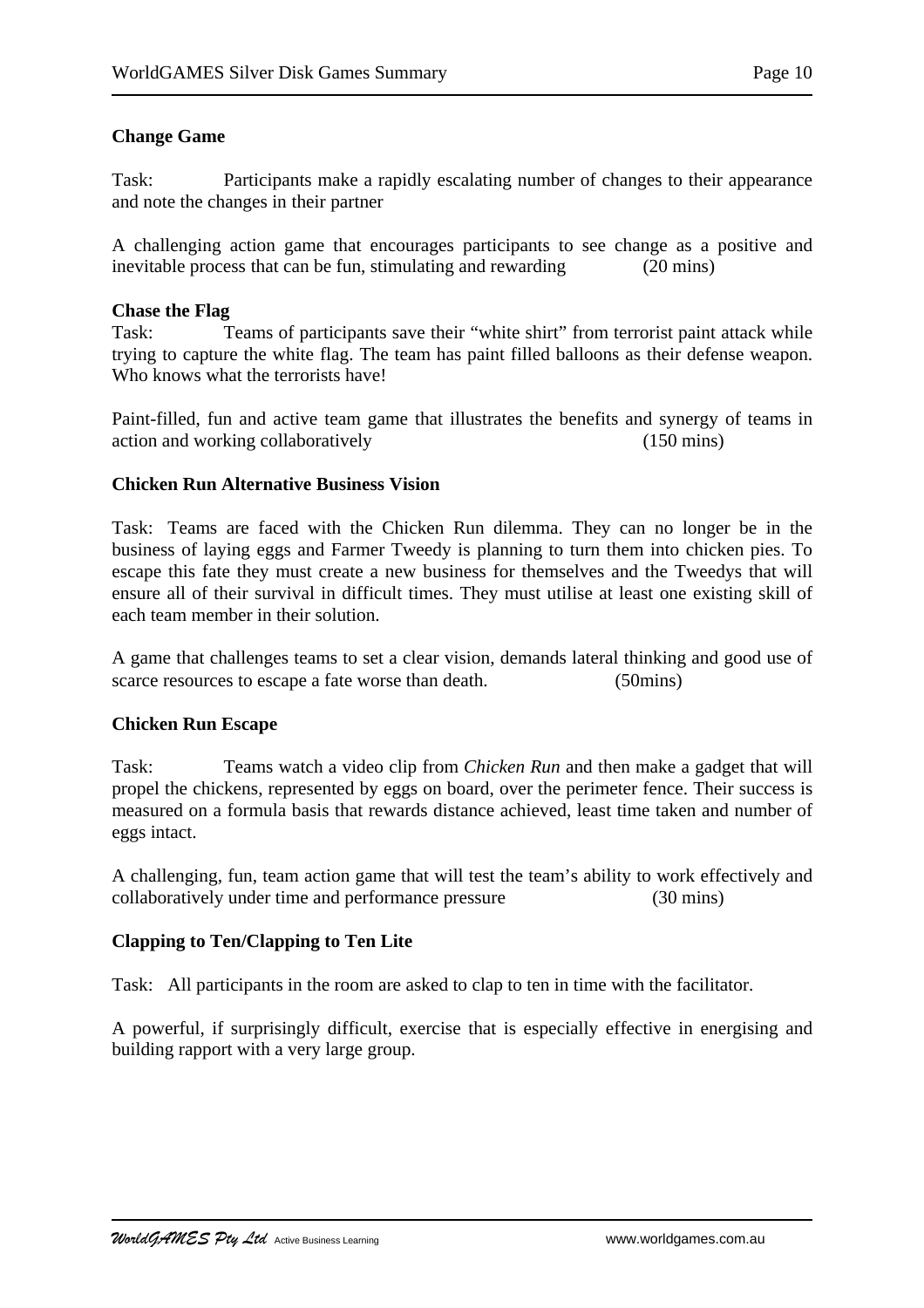# **Clean Up**

Task: Get the whole team from the start line, around a chair and back to the start without touching the floor and using only flipchart paper as an aid

An exciting teamwork challenge that encourages testing systems and using feedback to make continuous improvements to achieve extraordinary results (15 mins)

## **Clutching at Straws**

Task: Get a lego person and their supplies to float on a raft of straw and gladwrap. Individual and then team exercise

An exciting challenge that demonstrates the power of teamwork in solving problems and the advantage of all being in the same boat together (15 mins)

# **Cocktail Capers**

Task: Participants are provided with the name of a cocktail ingredient and must find others with different ingredients to join their cocktail team. Teams of six or more have the barman prepare their cocktail ready for sampling by the team and judging

A fun introduction game that demonstrates the opportunities and pitfalls of team blending

(30 mins)

### **Conference Bridge Building Challenge**

Task: Each team must build a faithful, load-carrying replica of a famous bridge from newspaper, straws, hose pipe and a selection of other everyday materials and join it to the next table. Each bridge is judged on its likeness and ability to hold weight.

A game that reallychallenges team vision, planning and doing-whatever-it-takes when they are confronted with joining all tables in the room. (40 mins)

### **Conference Bridge Building Sustainability Challenge**

Task: Each team must build a faithful, load-carrying replica of a famous bridge from newspaper, straws, hose pipe and a selection of other everyday materials and join it to the next table. Each bridge is judged on its likeness and ability to hold weight.

A game that reallychallenges team vision, planning and doing-whatever-it-takes when they are confronted with joining all tables in the room. (40 mins)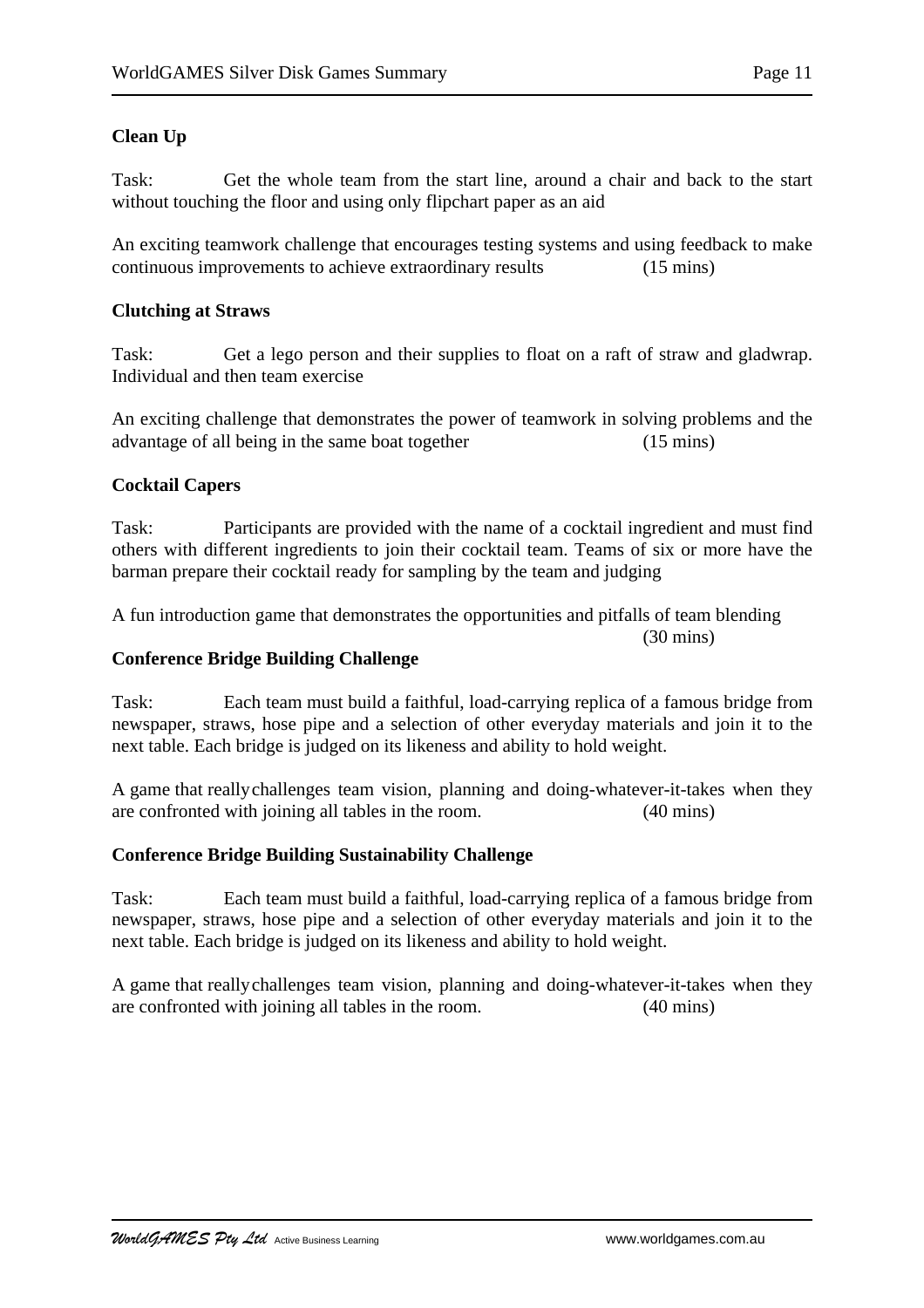### **Conference Mexican Wave**

Task: Participants seated theatre style must create the most esthetically pleasing Mexican Wave, with each row in synchronised activity with the room as a whole, using a ribbon to unite each person in the row.

A game that requires great coordination not just in the row team but for the larger group too.

(5 - 10 mins)

**Dew Rustic Park**

Task: Four teams of differing dinosaur types must adapt and evolve to meet, or preempt, environmental changes in Dew Rustic Park. Species that adapt least well are declared extinct.

An exciting change management game that challenges teams to evolve their dinosaur species to best meet the environmental shifts in Dew Rustic Park, changes that mirror the business environmental shifts they must face in running a business (40 mins)

### **Dew Rustic Park II**

Task: Twice the fun as eight teams of differing dinosaur types must adapt and evolve to meet, or preempt, environmental changes in Dew Rustic Park. Species that adapt least well are declared extinct.

An exciting change management game that challenges teams to evolve their dinosaur species to best meet the environmental shifts in Dew Rustic Park, changes that mirror the business environmental shifts they must face in running a business (40 mins)

### **Dew Rustic Park for Leaders**

Task: Four leaders must take their teams of differing dinosaur types and personalities encourage them to adapt and evolve to meet, or preempt, environmental changes in Dew Rustic Park. Species that adapt least well are declared extinct.

An exciting leadership and change management game that challenges leaders to develop and grow their teams to meet and thrive in the environmental shifts in Dew Rustic Park, changes that mirror the business environmental shifts they must face in running a business (60 mins)

### **Diced Out**

Task: Participants roll the dice to make the best score they can. But what are the scoring rules?

A simple and effective game that challenges participants to question the rules of any game or task and illustrates the limiting effect of mental models on winning performance(15 mins)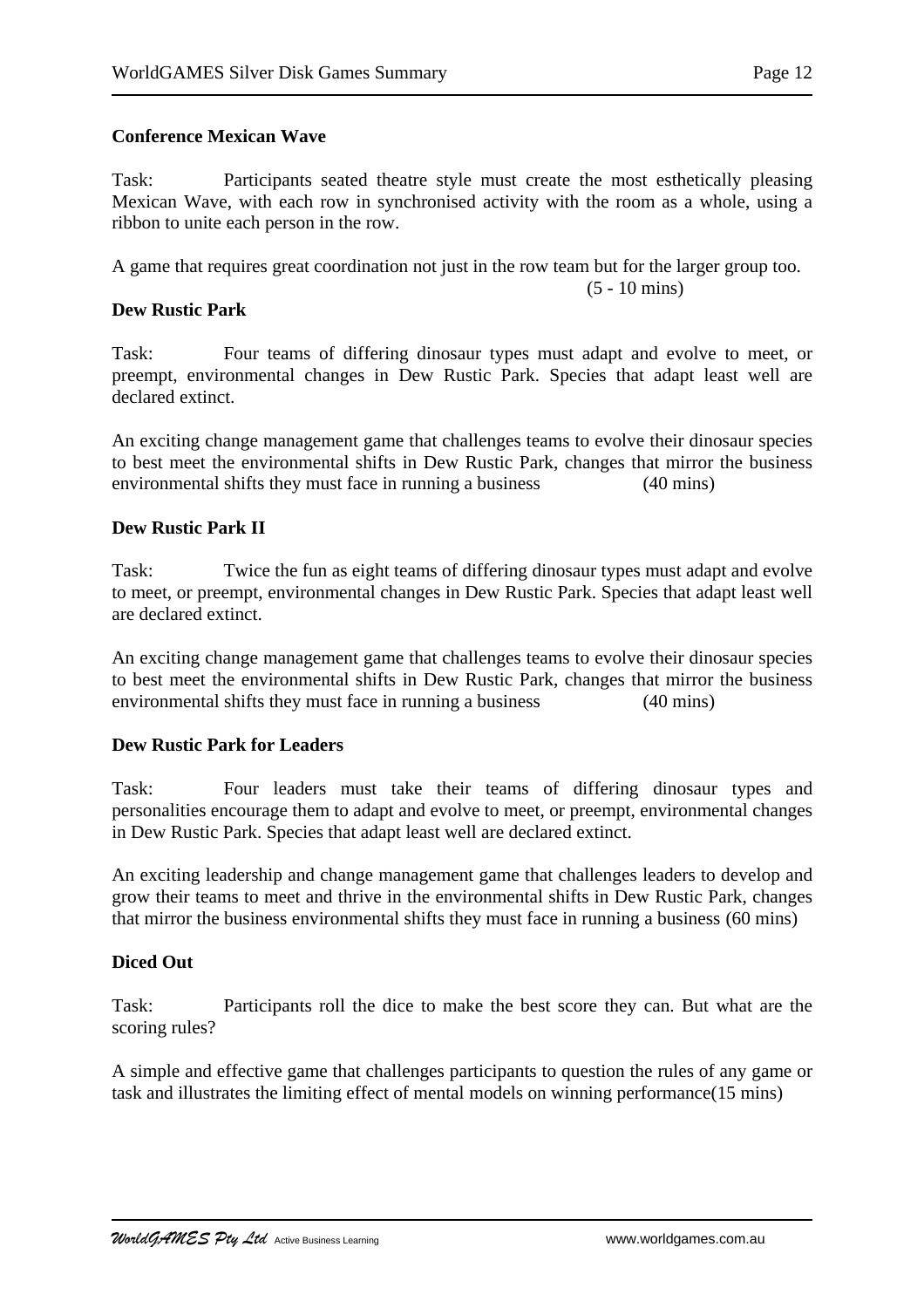# **Dinoplex**

Task: Teams create their own dinosaur from lego blocks, to management specifications, ready to bring the design to market.

An active product design game that challenges teams to build a dinosaur from blocks and prepare their product for the market place, taking account of stakeholders needs and preferences (20 mins)

### **Dinoplex Customers**

Task: Teams create their own dinosaur from lego blocks, to customer specifications, ready to bring the design to market.

An active product design game that challenges teams to build a dinosaur from blocks and prepare their product for the market place, taking account of consumer needs and preferences

# (20 mins)

### **Dinosaur Relay Challenge**

Task: Teams watch a short film clip from *Jurassic Park - The Lost World* then race each other to escape from the "Raptors" in a kids style relay race

An exciting and energetic relay race that will challenge participant's mental models and assumptions and demonstrate how to achieve extraordinary results (20 mins)

### **Dry Synchronised Swimming**

Task: Teams must perform the most elegant and graceful synchronised routine in time with the music. Points will be awarded for elegance, style and team synchronisation

A fun challenge for teams to work together and find the best strategy to perform a task that is likely to be a change from their usual routine (15 mins)

### **Dry Synchronised Swimming in Rows**

Task: Teams in their theatre style rows must perform the most elegant and graceful synchronised routine in time with the music and synchronise with the rest of the room

A fun challenge for teams to work together and find the best strategy to perform a task that is likely to be a change from their usual routine (15 mins)

### **The Duck Pond**

Task: Teams build the longest single span bridge from lego blocks across the town duck pond while dealing with the environmentalist lobby

Graphic illustration of the effects of individual agendas overriding team purpose and the critical difference that common vision, values and goals makes on performance

(20 mins)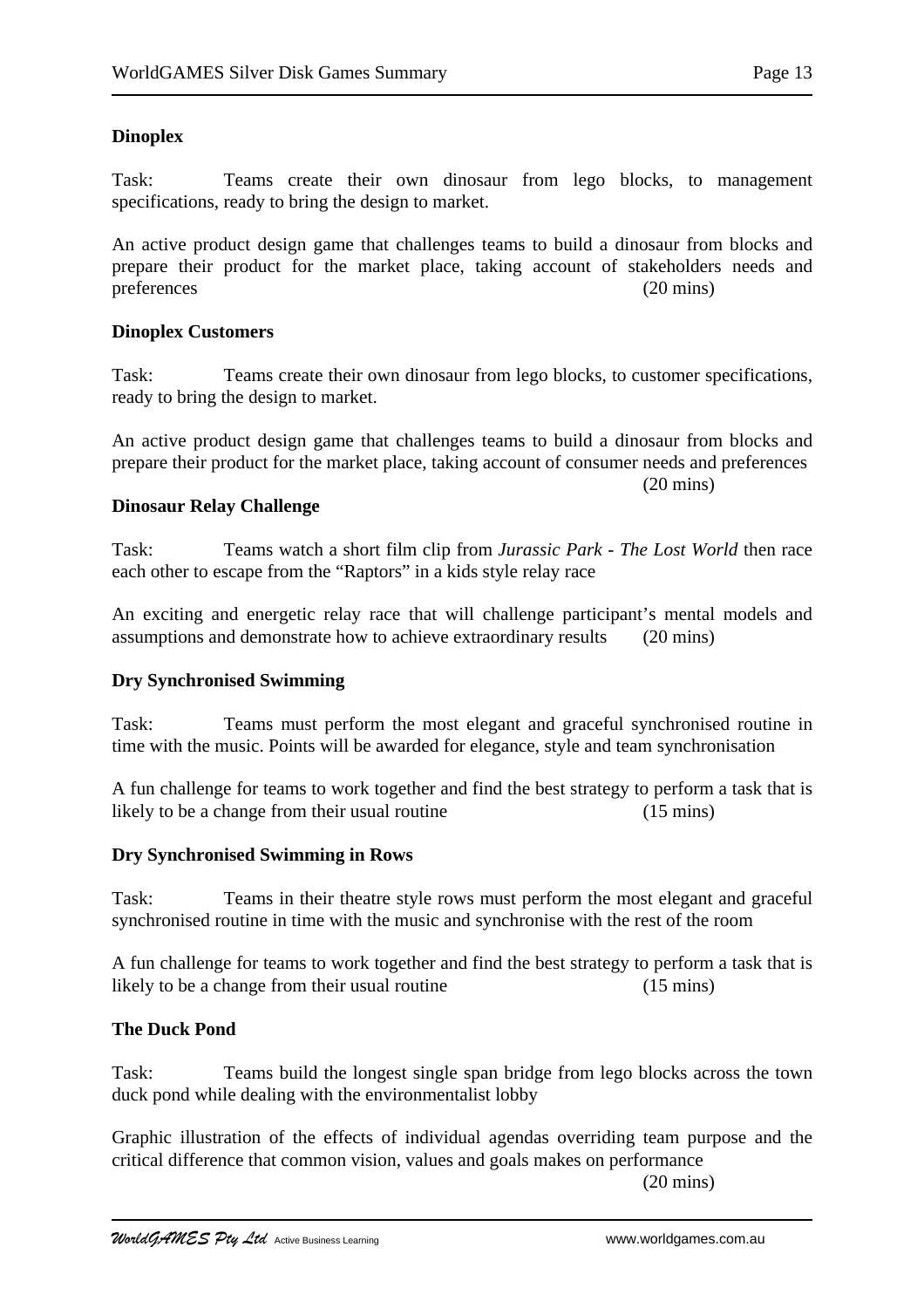# **Egg Ball**

Task: Teams line up and take it in turns to throw a ball to each member of the team in a race against all other teams (captain ball). They start with a tennis ball and complete the race using an egg. They must choose between a raw egg and one that is hard boiled but with a time penalty.

A game of risk assessment with a twist that will test the team's ability to perform (15 mins)

# **Farmer Farmer**

Task: Teams of farmyard animals guide their blindfolded farmer in a race through an obstacle course using just their animal sounds to guide the farmer to the finish line

A short, high energy communication game that challenges assumptions and mental models that can inhibit their ability to transmit a meaningful message to the recipient (20 mins)

# **Feeding Frenzy**

Task: Participants in pairs take a meal together and must spoon-feed each other in order to get anything to eat

A game that will break down barriers between participants and encourage the adoption of a "do-whatever-it-takes" attitude. (20 mins)

### **Financial Castle Keeps**

Task: Teams make the most cost effective and tallest mediaeval castle out of paper, straws and tape. They must keep accurate records of costs and profits to account to a demanding King's Treasury.

A very challenging, fun, team action game with different components and costs that will test participants' ability to stay on task, make a profit, support their leader and build a firm foundation for success in an uncertain future (90 mins)

### **Financial Castle Keeps Plus**

Task: Teams make the most cost effective and tallest mediaeval castle out of paper, straws and tape. Then deal with an abundance of opportunities to add value and transform their castle completely. They must keep accurate records of costs and profits to account to a demanding King's Treasury.

A very challenging, fun, team action game with several opportunities to enhance their product and manage costs that will test participants' ability to stay on task, make the greatest profit, add value to stakeholders, support their leader and build a firm foundation for success in an uncertain future (90 mins)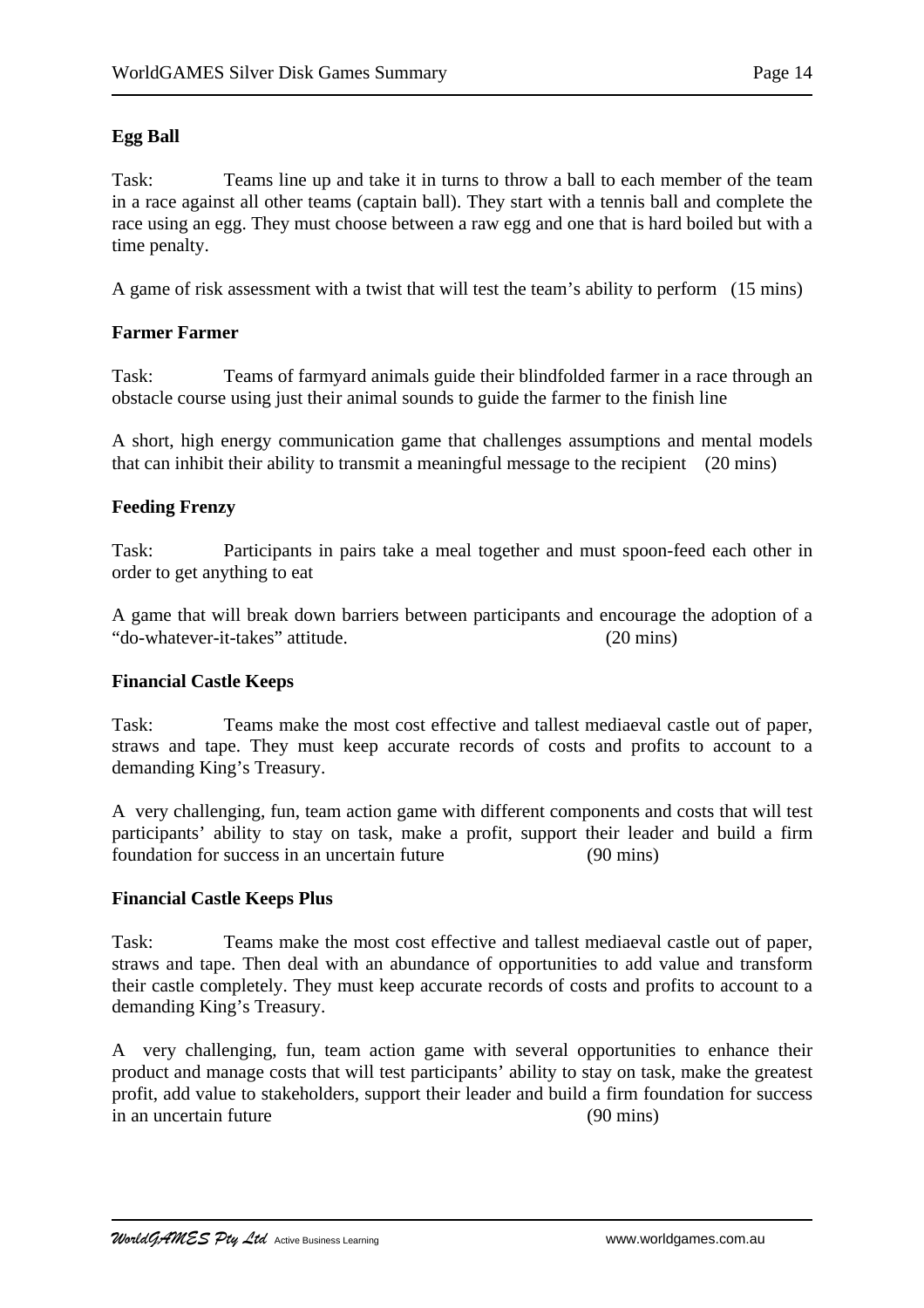### **Financial Castle Keeps Plus II**

Task: Teams make the most cost effective and tallest mediaeval castle out of paper, straws and tape. Then deal with an abundance of opportunities to add value and transform their castle completely. They must keep accurate records of costs and profits to account to a demanding King's Treasury and place an egg on top to ensure stability.

A very challenging, fun, team action game with several opportunities to enhance their product and manage costs that will test participants' ability to stay on task, make the greatest profit, add value to stakeholders, support their leader and build a firm foundation for success in an uncertain future (90 mins)

### **Flour Bomb Challenge**

Task: Teams of participants must form their own corporation and infrastructure to physically design, produce, market, use, manage and account for their flour bombs and the results of their campaign against competitor team targets.

A fun and engaging metaphor for corporate structures and the needs of all departments to work together to maximise performance. (50 mins)

### **Galloping Golf (Outdoor Game)**

Task: Participants, in their teams, putt the maximum number of golf balls into a bucket from about 50 metres

A very high energy game that challenges participants' assumptions and the mental models that can inhibit their ability to reach the kind of innovative solutions that dramatically improve performance. How do they organise their team for the greatest effect?(20 mins)

#### **George and Mildred**

Task: Pairs of participants negotiate the final aspect of their divorce settlement, the child support arrangements in an emotional game of winners and losers

A great negotiation skills role play that is bound to bring up some emotion for participants and test their learning and use of negotiation tools and techniques (30 mins)

### **Get Christmas Off My Back**

Task: Participants write their barrier to Christmas cheer on a label and stick it on someone else's back. They remove it by asking questions that lead them to discover what they have written on their back

Christmas variation on Off My Back which enables participants to surface and handle the issues that can spoil Christmas festivities (20 mins)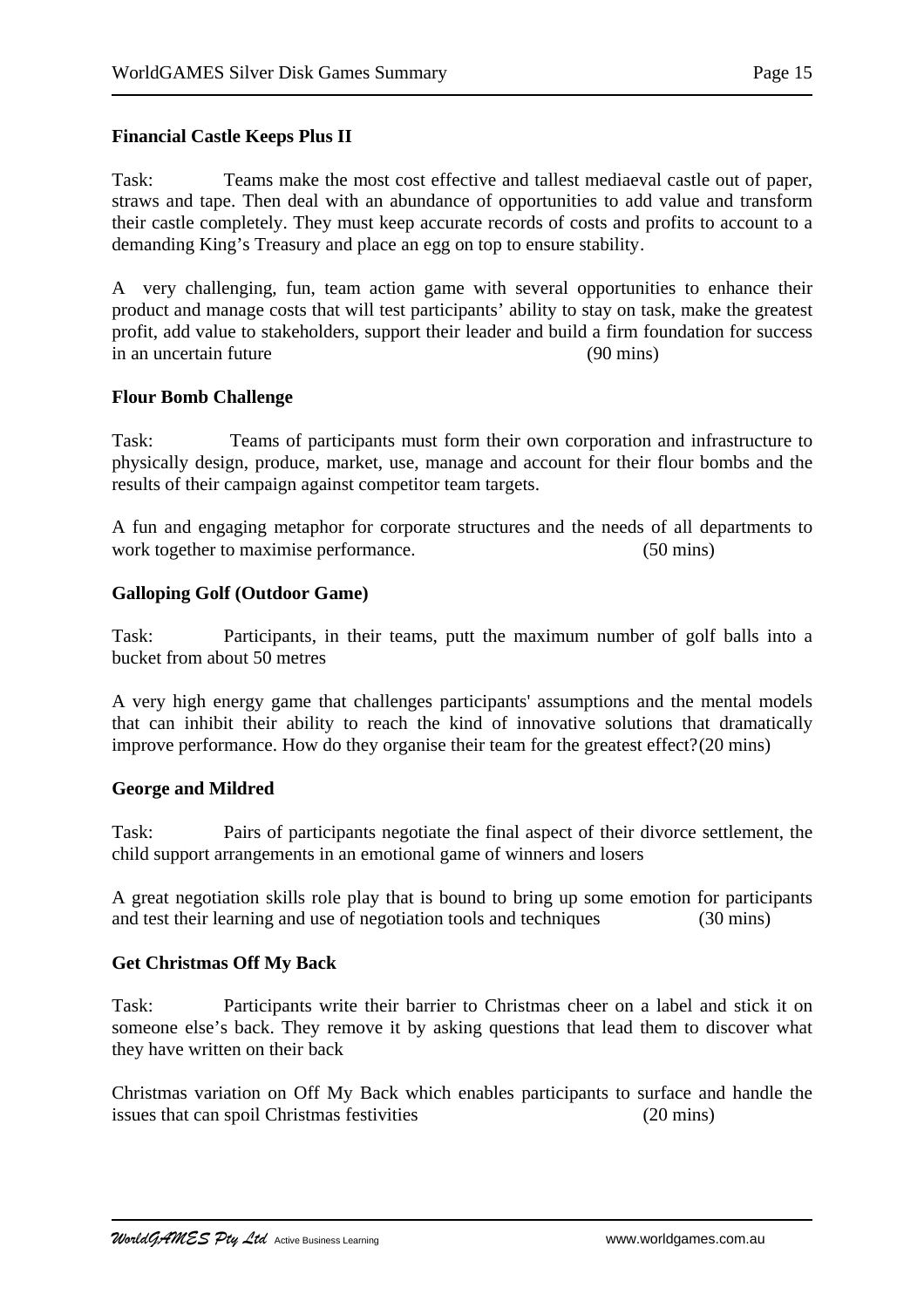### **Getting What You Want**

Task: Getting what you want by winning an arm-wrestle with a partner

A game that introduces the WorldGAMES methodology and looks at the benefits of collaborative teamwork rather than an individual winning at all costs. Identifies the common communication styles that split teams apart and the different approach required to pull teams together (15 mins)

### **Gilligans Island**

Task: Row your team to the safety of the island using chairs in Indian file, take the one from the back to the front of the line in rotation. A team race to the island using a "canoe" of chairs

A fun and fast moving energiser that will wake participants up and test their ability to synchronise activity under pressure. (15 mins)

### **Gilligans Island in Rows**

Task: Row your team to the safety of the island using the seats in theatre style rows, participants on the right end to the row move to the vacated seat on the left as the rest of the team shuffle up. A team race to the island using a "canoe" of seats

A fun and fast moving energiser that will wake participants up and test their ability to synchronise activity under pressure. (5 mins)

### **Gorilla Relay**

Task: Jungle animal themed version of Relay Challenge. Teams race each other in a kids style relay race with egg and spoon, sack, wheelbarrow, chariot and three legged race components

An exciting and energetic relay race that will challenge participant's mental models and assumptions and demonstrate how to achieve extraordinary results (20 mins)

### **Handshake Game/Handshake Game Lite**

Task: Score as many points as you can by pulling your partner's hand to your hip

A game that introduces the WorldGAMES methodology and looks at the benefits of collaborative teamwork rather than an individual winning at all costs (15 mins)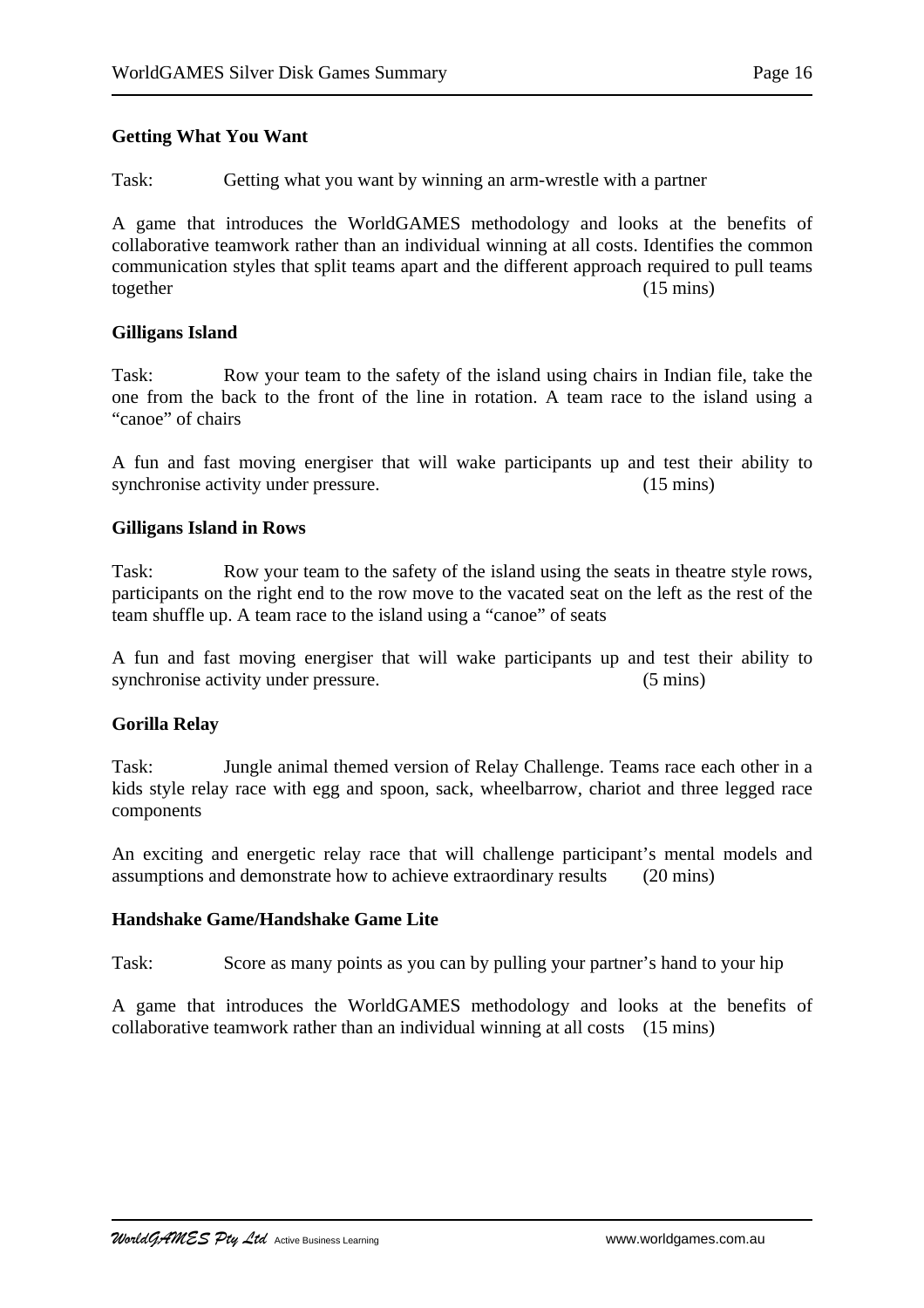# **Harry's Letters**

Task: Teams of participants watch a video clip from *Harry Potter and the Philosophers Stone* and then must get their team message to their Harry in the cupboard under the stairs. To be successful they must elude the wicked Uncle and his devices.

A very useful communication tool that is a great metaphor for sending and receiving messages in a siloed workplace. (20 mins)

### **Healthy Cocktail Capers**

Task: Participants are provided with the name of a health drink ingredient and must find others with different ingredients to join their healthy cocktail team. Teams of six or more have the barman prepare their cocktail ready for sampling by the team and judging

A fun introduction game that demonstrates the opportunities and pitfalls of team blending

#### (30 mins)

### **Holy Grail Maze Challenge**

Task: Watch a short clip from *Indiana Jones and the Last Crusade* and get the team through the maze of letter squares in the fastest time possible without verbal communication

A high energy game that illustrates the importance of team support for the team member on task, being in action and correcting mistakes quickly (15 mins)

### **Horizontal Plutonium Pills**

Task: Teams carry all of their "hot" plutonium pills to the safe container in the fastest time possible but the person carrying the pills must not touch the ground and must wear the only pair of gloves.

Great energiser and problem-solving task ideal for demonstrating the working of the results spiral in achieving extraordinary results. (15 mins)

# **House of Cards**

Task: Teams build the tallest house of cards but what assumptions do they make and do they stick with accepted norms or innovate?

An energetic game that will challenge mental models most don't realise they have and that can prevent or slow business innovation (20 mins)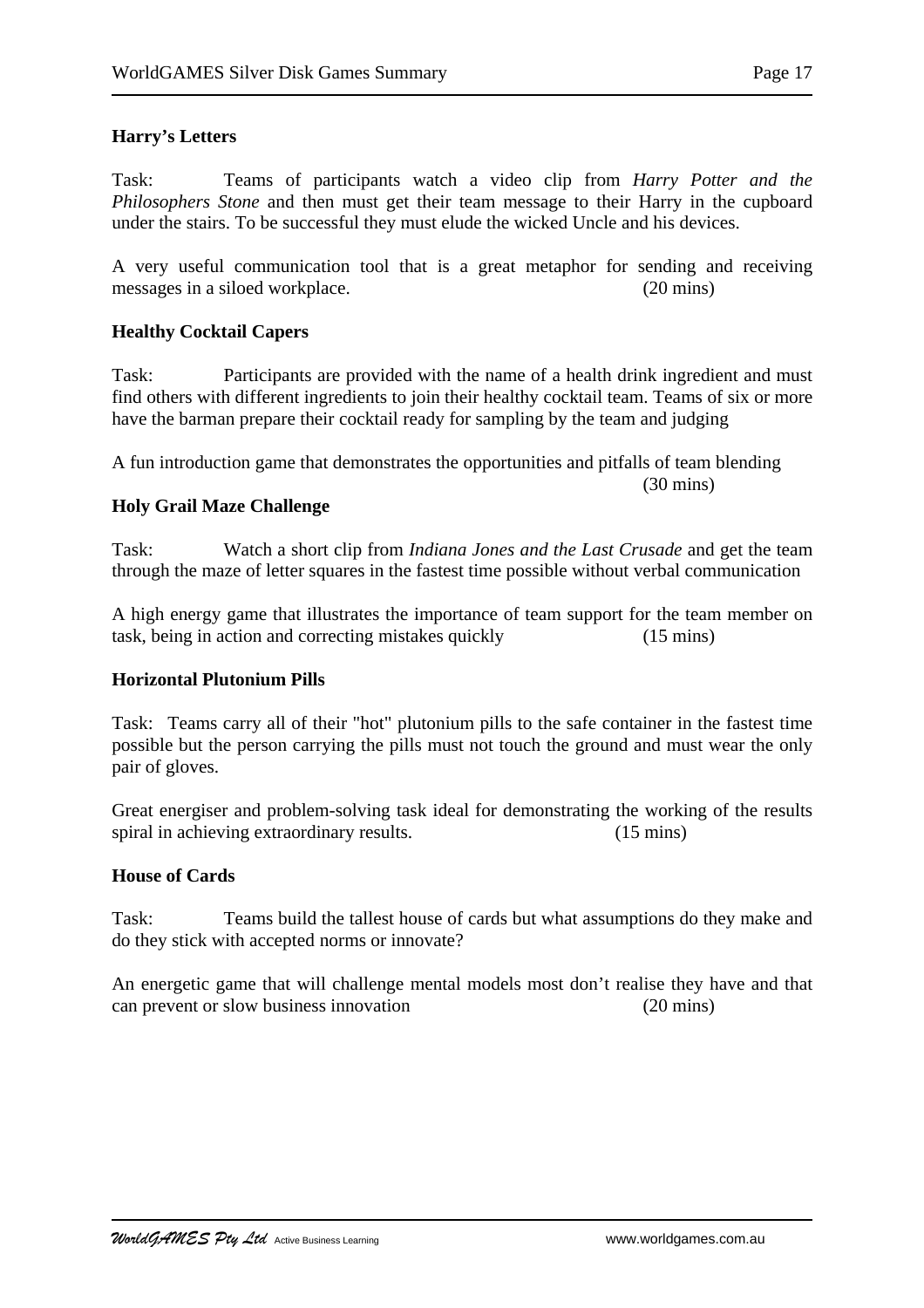## **If Hens Could Fly .../If Hens Could Fly Lite ...**

Task: Drop an egg from 3m without breaking it using only the props provided

An exciting team challenge - how to stop an egg, dropped from 3m, becoming scrambled using a few basic props in a creative way. A game that is an ideal metaphor for keeping system solutions simple and effective (and saving costs/achieving the desired result quickly) (30 mins)

#### **Indiana Jones Raft Challenge**

Task: Watch a short clip from *Indiana Jones and the Last Crusade* and see "Indy" swept into the sea. Participants must then get their "Indy" lego person to float on a raft of straw and gladwrap.

An exciting challenge that demonstrates the power of teamwork in solving problems and the advantage of all being in the same boat together (15 mins)

### **In Search of the Lost Tribe (Indoors)**

Task: Teams of survivors from a plane crash in the Andes must find their way through a series of challenges (games) to find the Lost Tribe to guide them back to civilisation

Multiple team challenges abound in this fast-moving race to survive the rigors of the high Andes and return to civilisation while testing leadership, coaching, problem solving and a host of other skills (40 mins) (30 mins)

#### **Introducing Irene**

Task: Introduce team members to each other using alliterative names in a relay race

High energy introduction energiser that will test participants' memory skills and provide a useful communication tool (15 mins)

#### **Italian Job (Beyond the)**

Task: Having watched a short end clip from the famous film, teams need to use all their problem solving skills to rescue the gold from the coach before it plunges over the cliff.

A powerful problem solving game that will take careful planning and excellence of execution if teams are to succeed. (45 mins)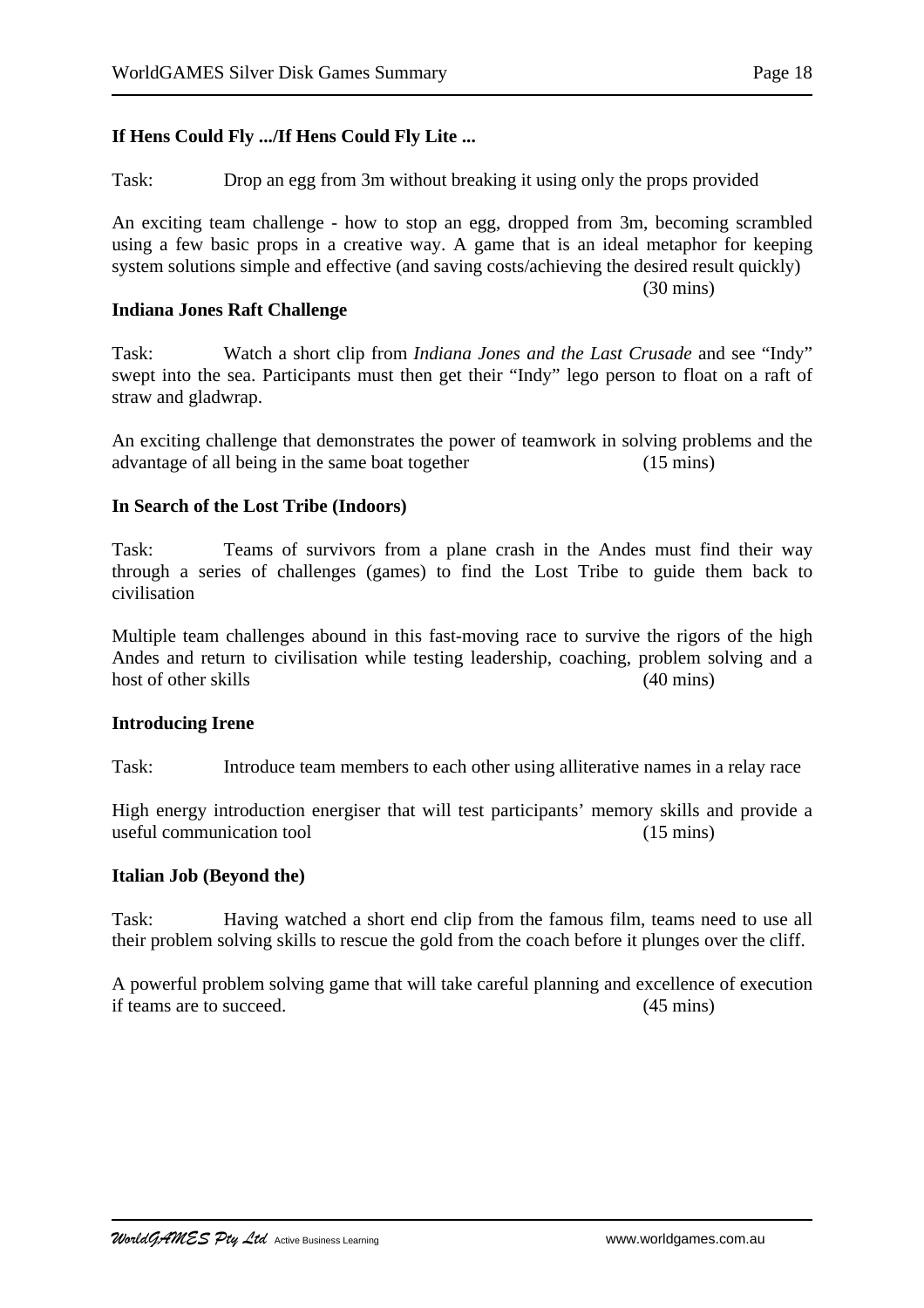#### **Italian Job (6 Thinking Hats)**

Task: Having watched a short end clip from the famous film, teams need to use De Bono's 6 Thinking Hats process to maximise their options for rescuing the gold from the coach before it plunges over the cliff.

A powerful problem solving technique in a game that will take careful planning and excellence of execution if teams are to succeed. (45 mins)

#### **Jig Saw Vision**

Task: Participants find their teams according to the jigsaw pieces they select then answer a simple question about their puzzle

A team formation game that encourages participants to interact and take a broader view.

#### **Kite Game**

Task: Make a kite from only the resources provided that flies higher than anyone else's kite

A short, high energy game that challenges participants' assumptions and the mental models that can inhibit their ability to reach the kind of innovative solutions that dramatically improve performance (15 mins)

#### **Kite Game II**

Task: Each participant is given a component that can be used in making a kite. They must form teams and, from only the resources they bring to the team, make a kite that is more decorative and flies higher than anyone else's kite. Each participant must fit their resource to their team kite themselves

A high energy game that challenges participants' ability to sell or value themselves and their assumptions that can inhibit their ability to reach the kind of innovative solutions that dramatically improve performance (40 mins)

#### **Leaders Tug-of-War**

Task: Leaders recruit their own tug-of-war team by appealing to participants to join their team in a traditional game of strength

A confronting game for any would-be leader. Have they got what it takes to inspire others to join them or will people simply sit back and watch? (30 - 60 mins)

 $(5 \text{ mins})$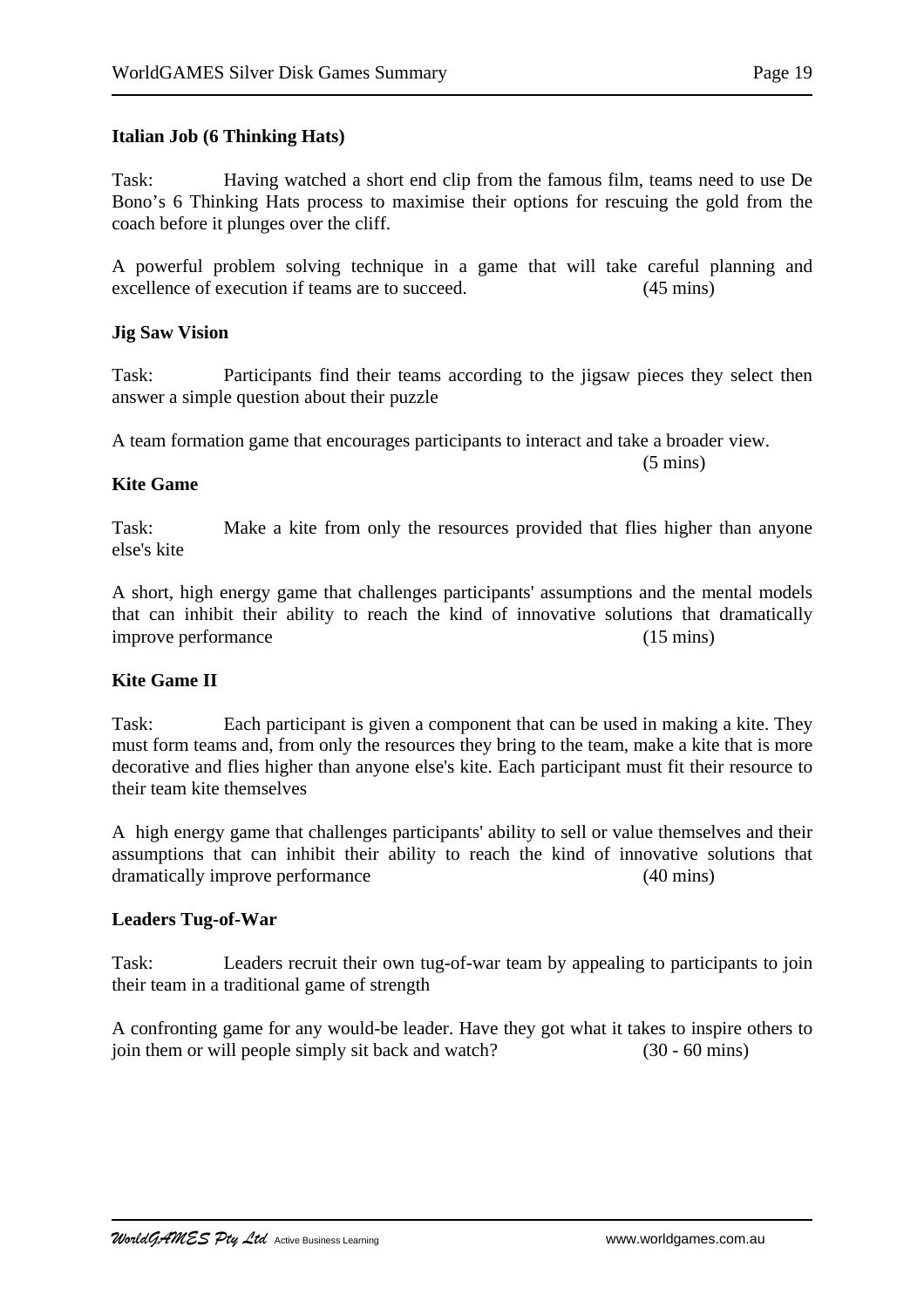# **Leading Coaches**

Task: Teams design an educational children's board game in two blocks of 5 minutes each and present their game. At the half way point they lose their leader to be coach of a different team

Emphasises the incredible creativity of teams when set a demanding task. Usually produces some amazing results as well as comparing leadership and coaching styles (40 mins)

### **Leading Coaches Outdoors**

Task: Teams design an outdoor training game in two blocks of 5 minutes each and present their game. At the half way point they lose their leader to be coach of a different team

Emphasises the incredible creativity of teams when set a demanding task. Usually produces some amazing results as well as comparing leadership and coaching styles (40 mins)

### **Lego Aeroplane**

Task: Participants create their own aeroplane out of a few pieces of Lego

A simple illustration of how many different ways there are to achieve the same result. A game that will challenge mental models and any participant who thinks there is only one correct way to do things (15 mins)

### **Lego Duck**

Task: Participants create their own duck out of a few pieces of Lego

A simple illustration of how many different ways there are to achieve the same result. A game that will challenge mental models and any participant who thinks there is only one correct way to do things. (15 mins)

### **Logo Design Competition**

Task: Teams of participants design a logo for their company using the design data and roles assigned. The game includes certain true to-life communication barriers.

Can be used to highlight the importance of an open communication flow and the consequent unpredictability of the results while it is lacking. (25 mins)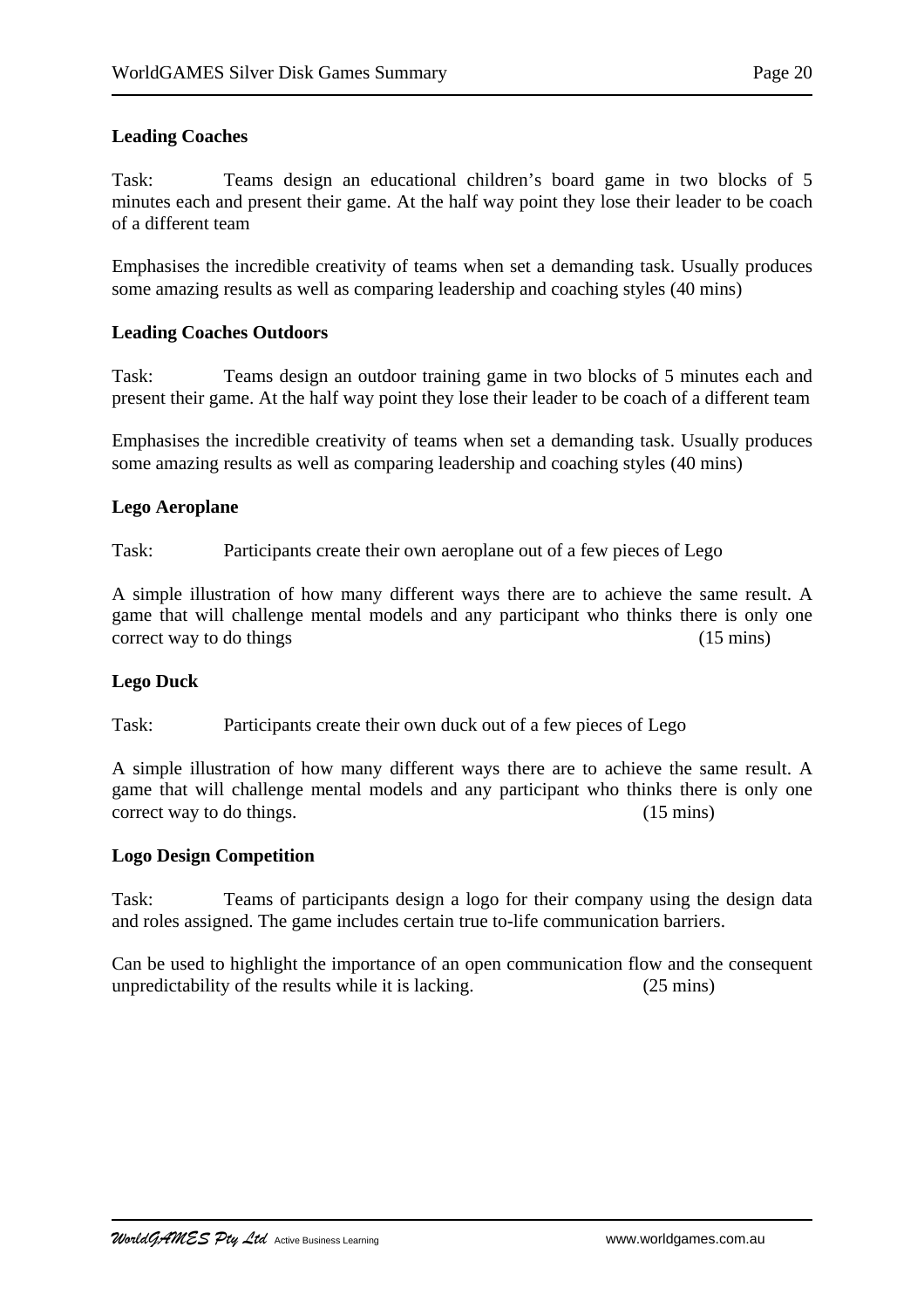### **Lost Tribe in the Bush (Outdoor Game)**

Task: Teams of survivors from a plane crash in the Andes must find their way through a series of challenges (games) to find the Lost Tribe to guide them back to civilisation

Multiple team challenges abound in this fast-moving race to survive the rigors of the high Andes and return to civilisation while testing leadership, coaching, problem solving and a host of other skills (1 - 2 hours)

#### **Luke Ludo**

Task: Participants watch the thrilling climax of *Star Wars* and then become Luke Skywalker and his craft. Teams of participants drive their eyes-shut partners around the room relay style before the last pair drop their "missiles" into the Death Star

A short and very energetic fun game that demonstrates the effect of different trust levels on team performance (15 mins)

#### **Mash Emergency**

Task: The MASH unit has been bombed. Only 6 of the 18 critically injured survivors can be saved. Participants and then teams decide who will be treated first

A test of values, empathetic teamwork and resolution skills in an emotive environment that challenges assumptions and prejudices (30 mins)

#### **Maths Game**

Task: Get teams of four to choose one expert at addition, subtraction, multiplication and division and give them an exam paper - the first team to return the paper is the winner

A very quick game that illustrates the power of assumption and mental models - how many teams complete the test and how many simply hand in the paper as instructed?

(5 mins)

#### **Maze Game/Maze Game Lite**

Task: Teams must find their way through the maze of squares in the fastest time possible without verbal communication

A high energy game that illustrates the importance of team support for the team member on task, being in action and correcting mistakes quickly (20 mins)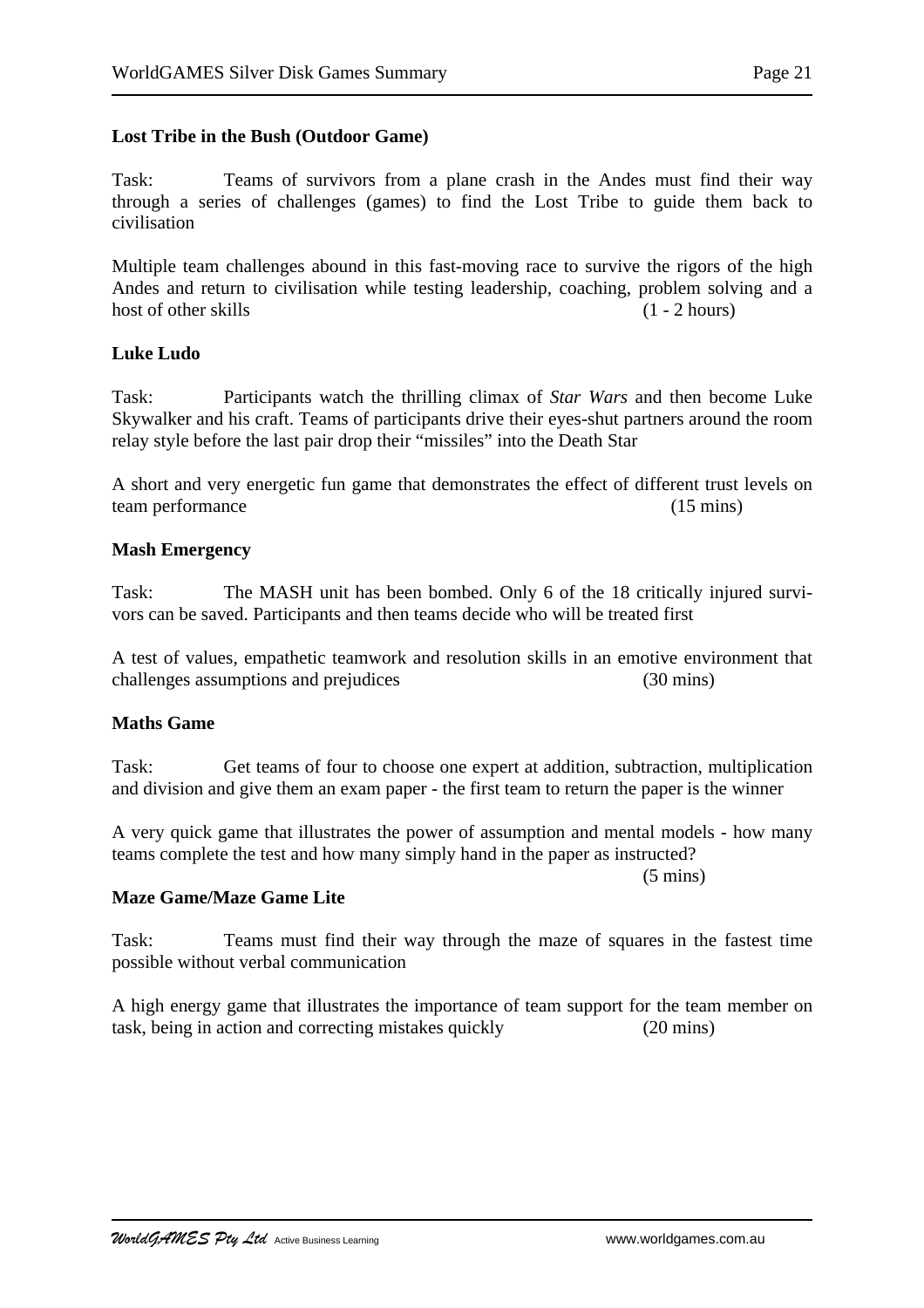## **Minefield Game**

Task: Teams must find their way through the minefield hidden in a maze of squares in the fastest time possible without verbal communication

A high energy game that illustrates the importance of team cooperation support for the team member on task, being in action and correcting mistakes quickly (40 mins)

### **Money, Money, Money**

Task: Select a team charity and produce a "commercial" for it that will receive more pledges of support than any other team's charities

Selling a concept in an energetic and compelling manner that will outperform all others in a competitive environment (15 mins plus 3 mins per team)

### **Moon Buggy Mayhem**

Task: Teams of participants must construct the most effective Moon Buggy from plastic Meccano kits that contain far more than they need

A problem solving game that will illustrate team dynamics and creative problem solving in action. (15 mins)

#### **Moon Buggy Relay**

Task: Teams sit out of sight of each other. The first team must construct the most effective Moon Buggy from plastic Meccano kits that contain far more than they need and relay verbal instructions to the next team on how to make it. End results are compared

A problem solving game that will illustrate team dynamics, creative problem solving and effective communication in action. (25 mins)

#### **Neanderthal Relay**

Task: Team members receive and pass on a message to their colleagues that is critical to their clan survival in a time before modern language existed

A high-paced relay race without words that will challenge participants ability to use nonverbal communication to convey their meaning (15 mins)

#### **Neanderthal Relay for Large Teams**

Task: Team members divide into separate roles as they receive and pass on a message to their colleagues that is critical to their clan survival in a time before modern language existed

A high-paced relay race without words that will challenge participants ability to use nonverbal communication to convey their meaning (15 mins)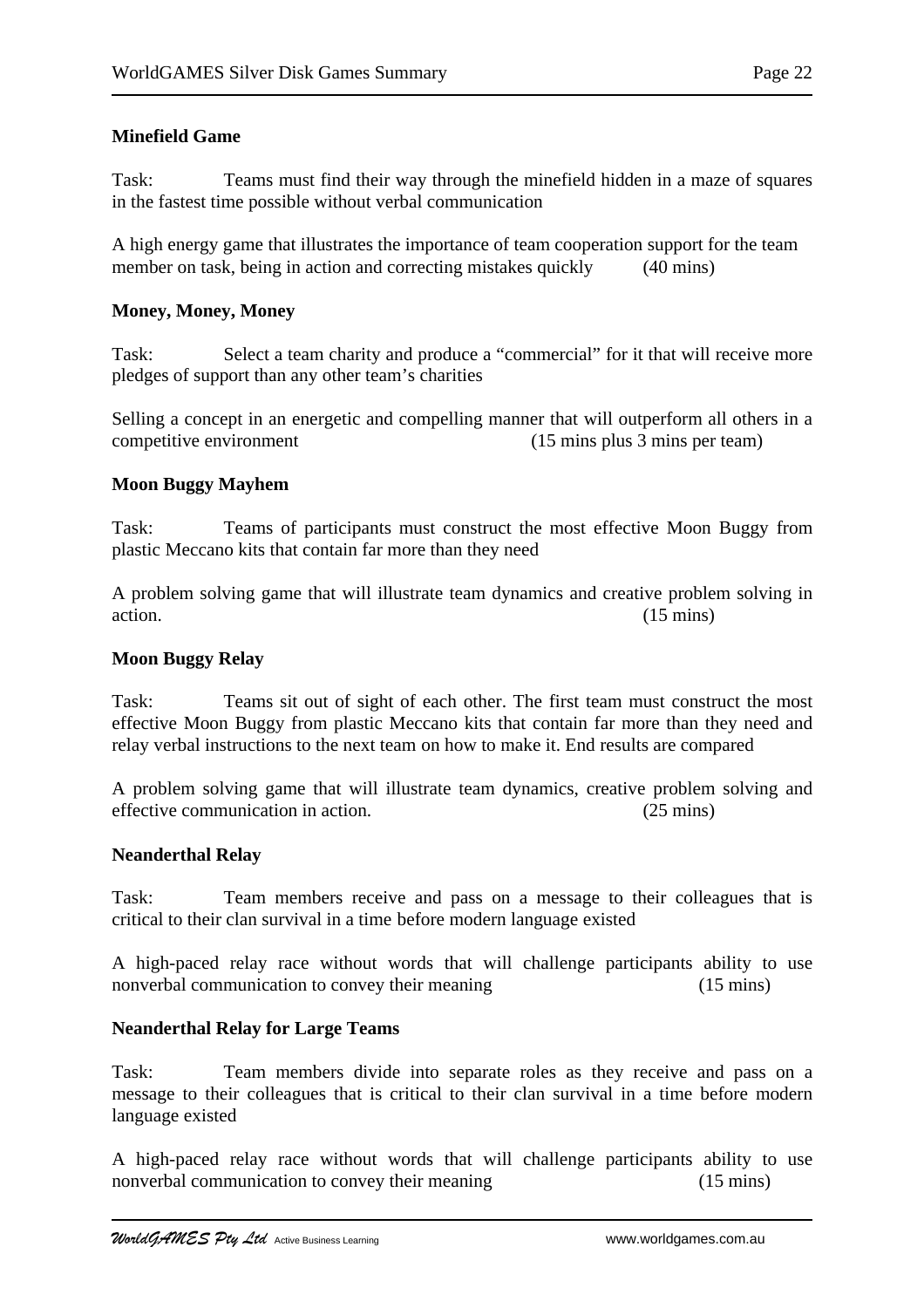#### **News Room Dilemma**

Task: Team members are the editorial team at the news desk of an international newspaper. A sensational story is breaking and they are in a position to have a worldwide exclusive, if they can agree on the story angle to take in a minefield of conflicting values

A test of values, empathetic teamwork and resolution skills in an emotive environment that challenges assumptions and prejudices (30 mins)

### **Off My Back**

Task: Participants write down their three key barriers to team performance, select the most emotive one to them and stick it on another participant's back. They remove the sticker on their own back by asking laser-like questions

Communicating and overcoming the key barriers to improved team performance in a lively game, followed by a problem solving exercise. A quick and safe way to discover the real issues on a team and how to lessen or eliminate the problem (20 mins)

### **Off My Back for the Environment**

Task: Participants write down their three biggest barriers to environmental sustainability, select the most emotive one to them and stick it on another participant's back. They remove the sticker on their own back by asking laser-like questions.

Communicating and understanding key issues in a lively game, followed by a problem solving exercise. A quick and enjoyable way to highlight the real issues and how to lessen or eliminate the problem (20 mins)

#### **One Card Stud**

Task: Make the best poker hand possible in the room from participants each with a single card distributed at random

An invigorating introduction game with plenty of challenge and action. What will it take for each participant to ensure they make the very best of the hand they are given? (15 mins)

### **Pans Party**

Task: Participants watch Peter Pans food creation scene from *Hook* then draw a dessert ingredient from the bucket and must find others with different ingredients to join their dessert team. Teams of five or more prepare their dessert ready for sampling by the team and judging

A fun finale game that demonstrates the opportunities and pitfalls of team blending (30 mins)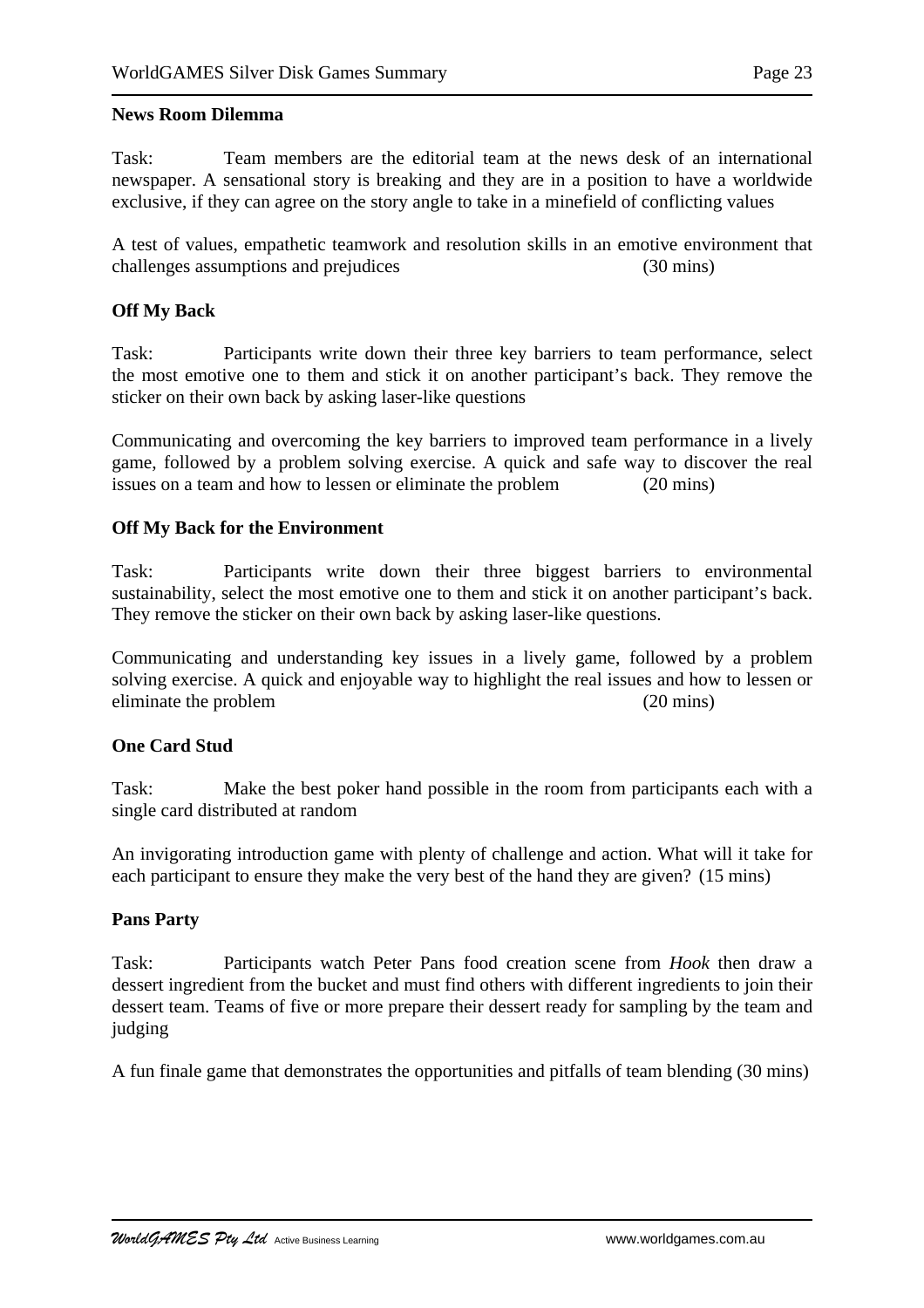### **Pass the Ping Pong**

Task: Pass the ping pong ball along the line in the fastest time possible

Great energiser and problem-solving task ideal for theatre style seating (10 mins)

### **Pipeline Game**

Task: Teams of participants must make a pipeline of straws and tape from one end of their row to the other. Then pass a paper clip along the line inside the pipeline one way and a golf practice ball around the outside of the pipeline the other way from end to end in the fastest time possible

Great energiser and problem-solving task ideal for theatre style seating (5 mins)

### **Pirate Gold**

Task: Solve the ancient riddles and rhymes that the pirate Blackbeard has left his heirs and find the treasure on the team treasure map.

A clash of individual agendas and team needs graphically illustrated in the race for Blackbeard's gold. A great opportunity to show the effects of trust and common vision on team results. (45 mins)

### **Pirate Gold in the Park**

Task: Solve the ancient riddles and rhymes that the pirate Blackbeard has left his heirs, move to the correct location and find the treasure in the park using the team treasure map as a guide.

A clash of individual agendas and team needs graphically illustrated in the outdoor race against all comers for Blackbeard's gold. A great opportunity to show the effects of trust and common vision on team results. (60 mins)

### **Plank Shuffle**

Task: Team members line up on a plank and then must change position to be in alphabetical order, by name, in the fastest time possible without leaving the plank

Fun and fast moving innovation and problem solving game. (15 mins)

### **Powerline**

Task: Stand in a team line in order of perceived power. Conduct several personal power enhancing exercises and line up again. Test the new structure in a team challenge

How do participants' perceptions of personal power match reality and how can they behave at their most powerful in their team function. This game will show how (60 mins)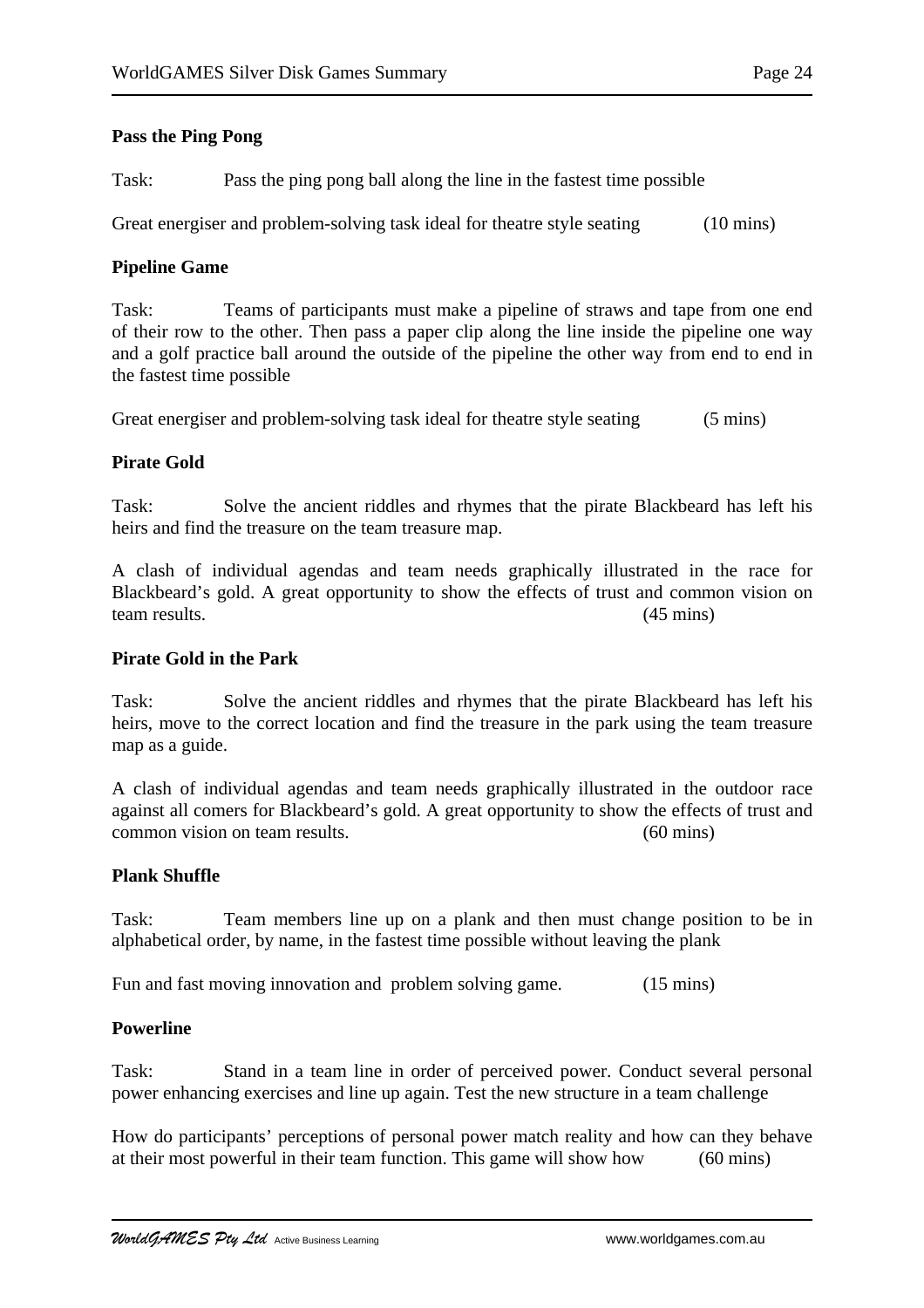# **Q's Toys**

Task: Individual participants watch a Bond film clip demonstrating Q's new toys and invent their own spy gadget that is both useful and well disguised. They then join their team and design a team gadget. All teams make a high energy presentation of their best gadget including how, when and against whom to use it.

A fun brain teaser that will test both individual and team creativity and ability to think laterally. (40 mins)

# **Raging River Crossing (Outdoor Game)**

Task: A team finds itself divided on each bank of a raging river and must use the resources and other equipment available to safely reunite

An effective illustration of teamwork and the need for all members to participate to overcome a major barrier to meet the team objective. A game that will challenge participants ability to communicate among themselves and across the void before they have the resources in the right place and a feasible solution (90 mins)

# **Raging River Crossing with Ropes & Pulleys (Outdoor Game)**

Task: A team finds itself divided on each bank of a raging river and must use the ropes, pulleys and other equipment to safely reunite

An effective illustration of teamwork and the need for all members to participate to overcome a major barrier to meet the team objective. A game that will challenge participants ability to communicate among themselves and across the void before they have the resources in the right place and a feasible solution (120 mins)

# **Recycled Spies**

Task: The cold war is over and the spies are looking for new jobs. Participants draw a spy profile from the hat and seek the best line in employment open to them

An introduction game with a difference, encourages participants to think laterally and make the best use of their skills (10 mins)

### **Relay Challenge**

Task: Teams race each other in a kids style relay race with egg and spoon, sack, wheelbarrow, chariot and three legged race components

An exciting and energetic relay race that will challenge participant's mental models and assumptions and demonstrate how to achieve extraordinary results (20 mins)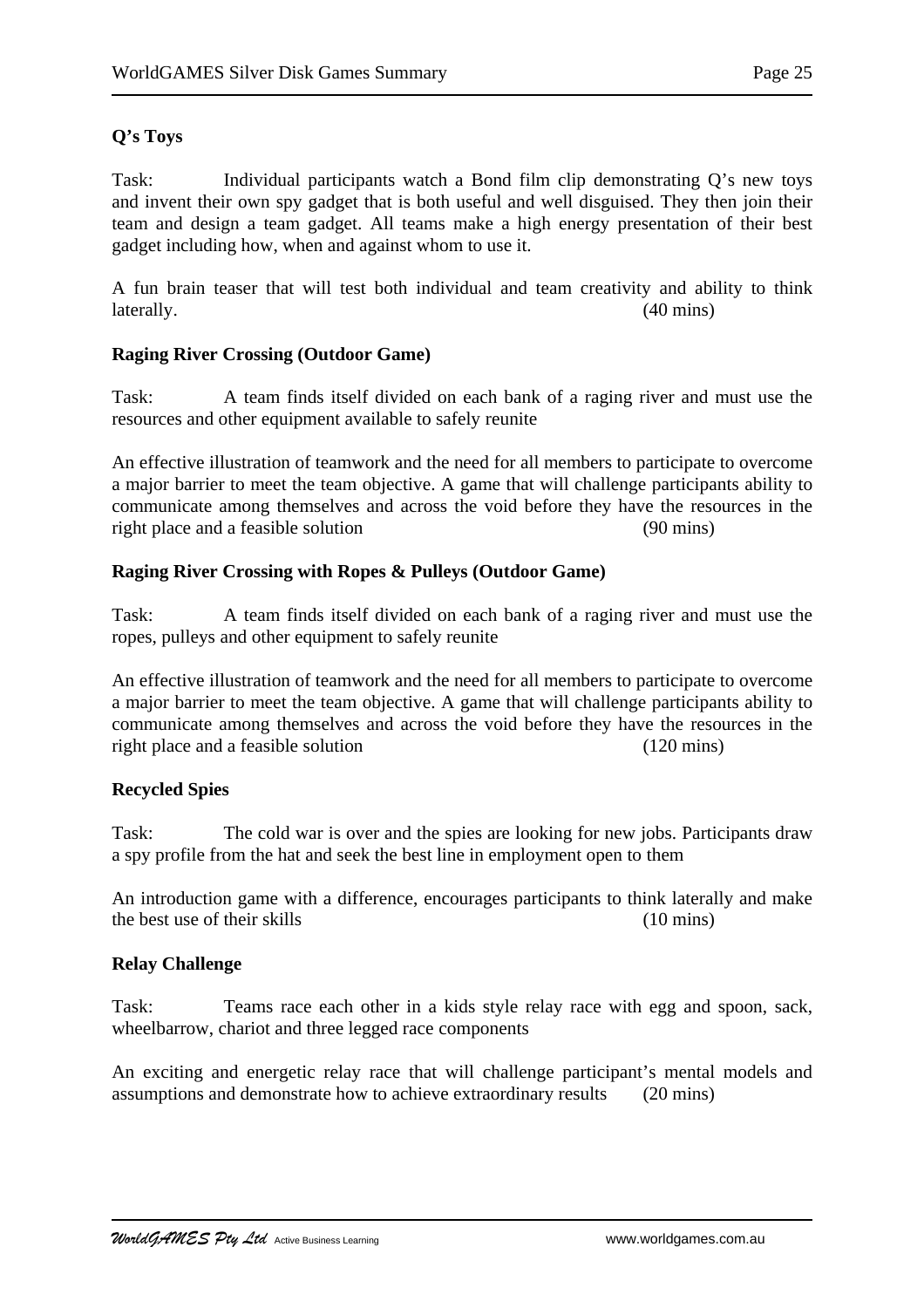# **Ribbon Rows**

Task: Teams in their theatre style rows must pass the team ribbon along the line so that it passes through an item of clothes of every team member in the fastest time possible and then pass a practice golf ball along the ribbon from one end to the other.

Great energiser and problem-solving task ideal for theatre style seating (5 mins)

## **Row Shuffle**

Task: Team members must change their seat position to be in alphabetical order, by name, in the fastest time possible moving no more than one seat at a time

Fun and fast moving innovation and problem solving game. (5 mins)

# **Running Teams/Running Teams Lite**

Task: Teams train for and race against one another while maintaining strict formation

Powerful team formation exercise for long conferences and committed organisations. Teams will need to overcome their personal barriers and limitations to bond effectively and win. A high gradient exercise that will test teams to the limit as they confront the issues that prevent most teams from achieving extraordinary results (An hour per day for several days)

### **Sailing Boat Challenge (Outdoor Game)**

Task: Participants are challenged to construct a paper boat from the props provided and then "sail" their boat across a lake.

A short, high energy game that challenges the mental models that can inhibit their ability to reach the kind of innovative solutions that dramatically improve performance. Do they assume that the boat must sail or what a boat should look like? (20 mins)

### **Santa's Play Doh Challenge**

Task: Teams make the scene that best depicts the spirit of Christmas out of play-doh.

A wonderfully kinaesthetic game that will stretch the inventiveness of participants in a team challenge environment or test communication strategies (30 mins)

### **Scruples Introduction**

Task: Participants introduce themselves to other group members by asking a *Scruples* question drawn at random from the pack

A simple introduction game that can be quite revealing (10 mins)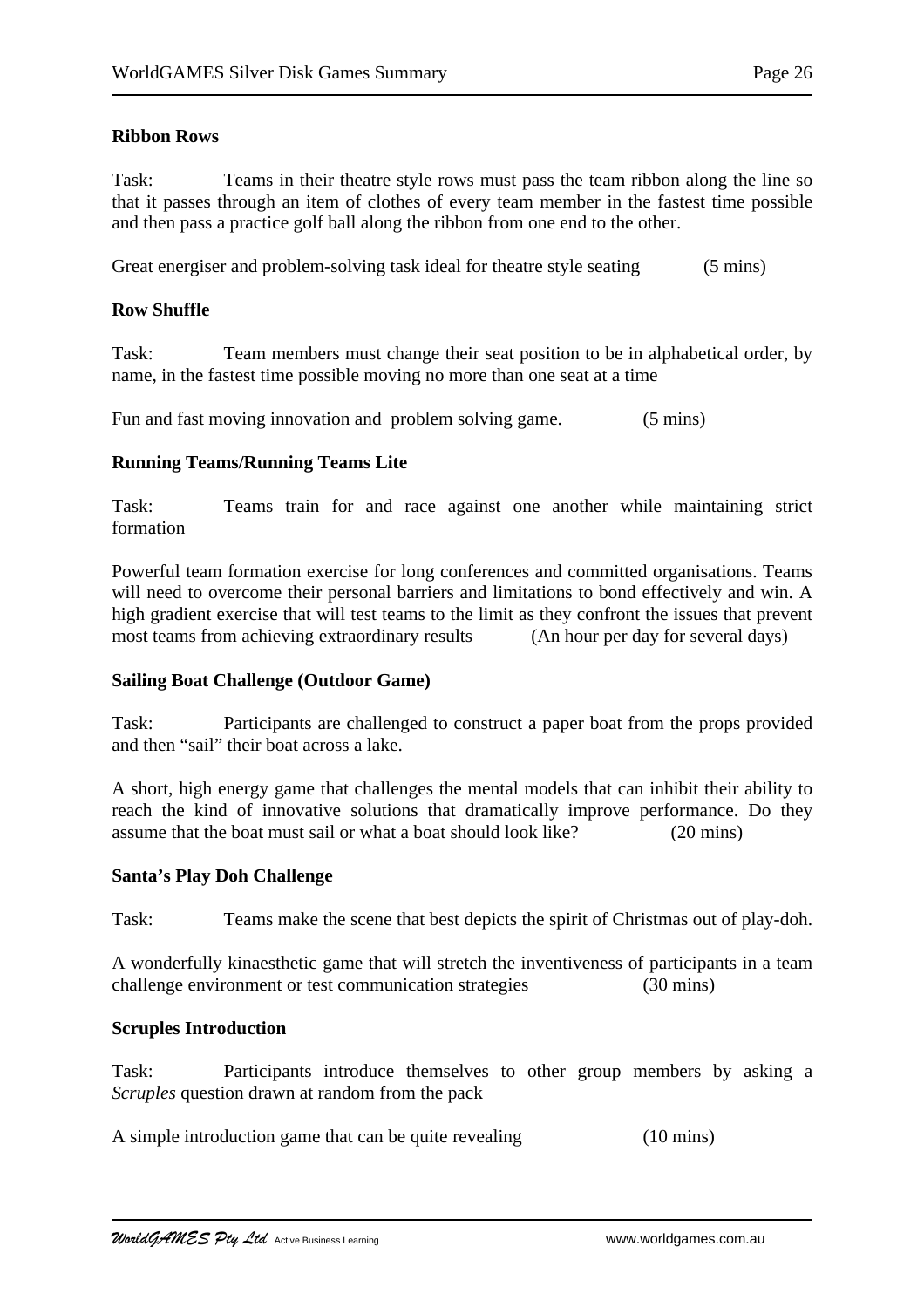# **Selling Game**

Task: To sell a simple stationery item to another group member

What makes a great salesperson in action, finding out what works and what does not and experiencing a simple five step process to successful selling (20 mins for 2 rounds)

### **Selling Qualities**

Task: To determine what product best illustrates a participants own personal qualities and the qualities of their team, then selling their product to others

Selling yourself in a novel environment. what product best reflects your personal qualities?

(30 mins)

### **Seminar Secrets/Seminar Secrets Lite**

Task: Pass the simple message down the line intact to win a major prize

Communication blocks and filters in action. Barriers to successful communication and to improved performance (15 mins)

### **Simon Says (VKA)**

Task: Participants play Simon Says and take responsibility for their outcomes

A game that demonstrates the power of visual representation compared to verbal command and the effects of incongruence in a simple children's game (10 mins)

### **Sky Pilot**

Task: Small teams of participants must find their common symbols while being restricted to written communication

A powerful communication game that no executive or manager should miss - highlighting corporate communication styles and barriers to understanding of the intended message. Looks at the unconscious assumptions that are made in any communication (40 mins)

### **Speed Pack**

Task: Participants collect their given numbers one at a time from a pack of cards circulating round the team against the clock

A game that demonstrates the importance of clear rules, working together and clear communication in achieving real team synergy (15 mins)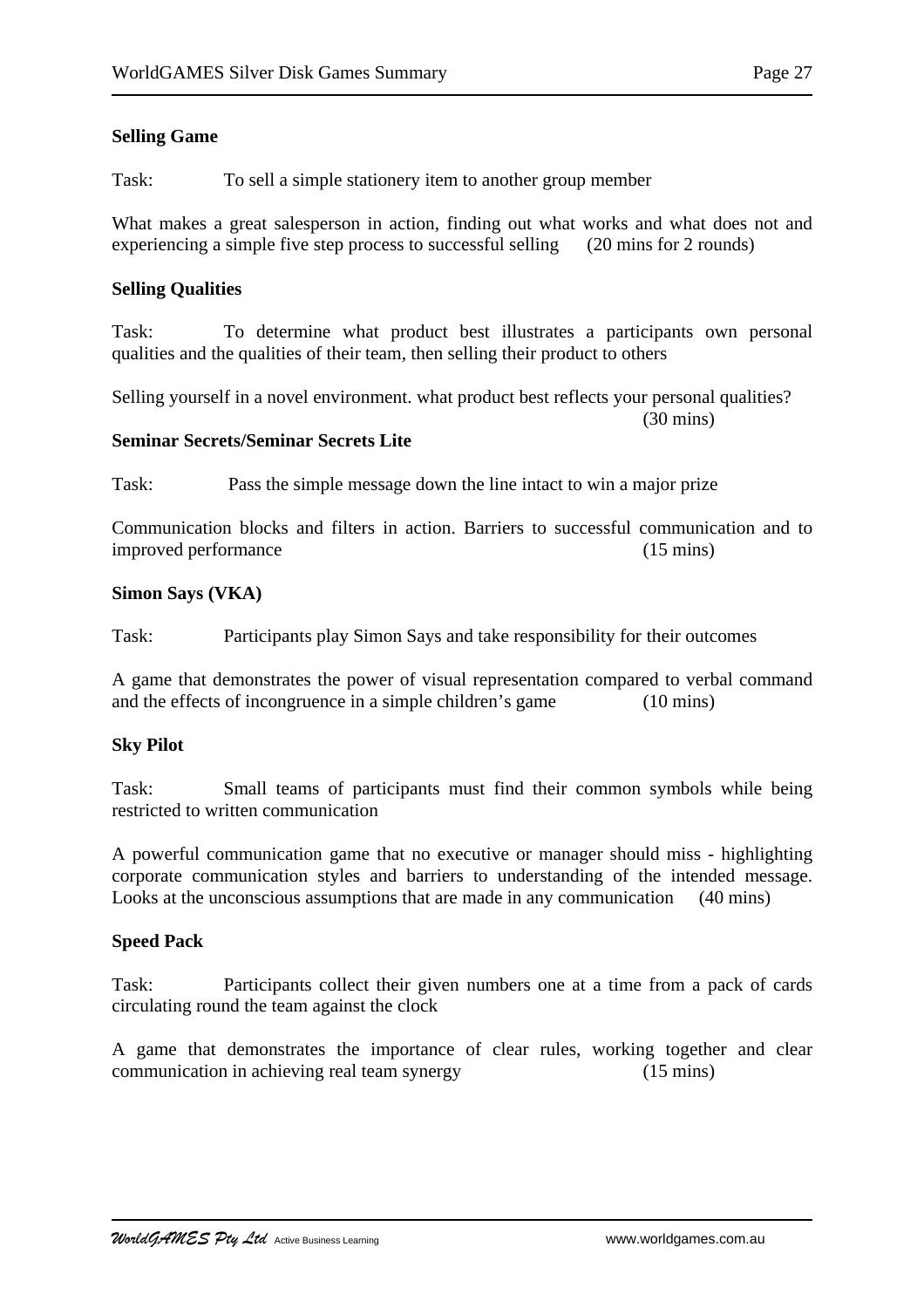## **Star Trek**

Task: Evacuate universal leaders from the USS Enterprise in the correct sequence and save the world from apocalypse

An excellent, future orientated team problem solving game that combines a number of different skills and behaviours in action. Especially good in demonstrating the rapid learning that can be achieved by monitoring and measuring results (40 mins)

### **Star Trek II**

Task: Evacuate universal leaders from the USS Enterprise in the correct sequence and save the world from apocalypse

A competitive version of the game for large teams and conferences. (40 mins)

# **Target Balls**

Task: Teams score as many points as possible by hitting the target in two rounds, one constrained and prescriptive, the other supportive and free

An all action game that illustrates the vital importance of having fun, team spirit, a continuous improvement philosophy and simple, effective systems in achieving extraordinary results. Provides a stark contrast between two different leadership styles (25 mins)

# **Target Ball Team Race**

Task: Teams race to see who can be first to score 200 points by hitting the target in two rounds, one constrained and prescriptive, the other supportive and free

An all action game that illustrates the vital importance of having fun, team spirit, a continuous improvement philosophy and simple, effective systems in achieving extraordinary results. Provides a stark contrast between two different leadership styles (25 mins)

### **Team Aeroplane Game**

Task: Team members make a paper aeroplane that goes further than any other team's paper aeroplane. Do they act alone or cooperate and achieve a better result?

A short, high energy game that challenges participants' assumptions and the mental models that can inhibit their ability to work together and dramatically improve performance.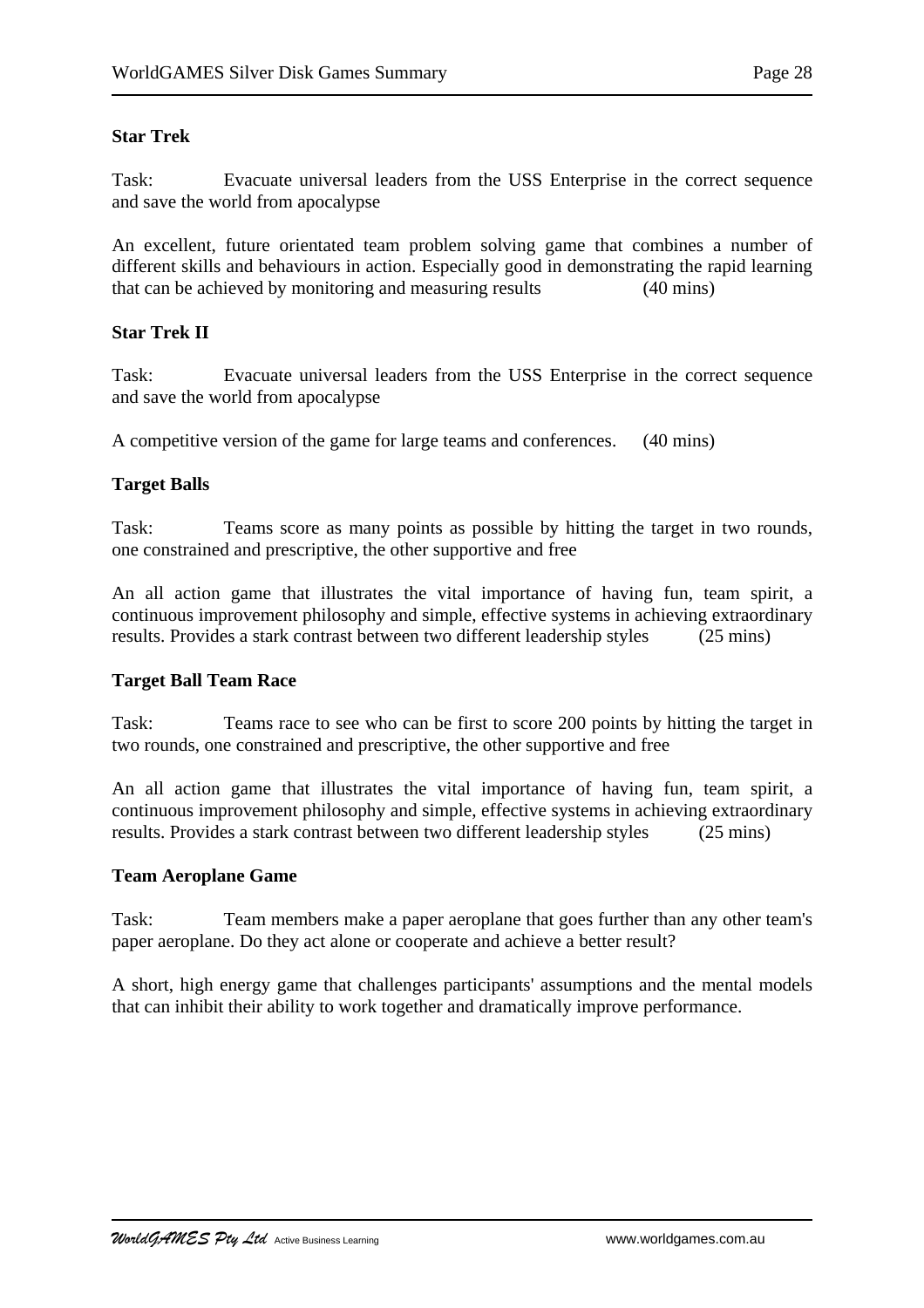## **Three Ring Circus**

Task: Teams draw a circus act from the hat and create, plan and present, in high energy fashion, their act in simultaneous competition with others

A creative exercise that mirrors the performance of many organisations where departments or divisions compete against one another in a circus rather than cooperate to produce the best show possible (30 mins) (30 mins)

### **Titanic Raft Challenge**

Task: Teams watch the video of the last 10 minutes of the sinking of the *SS Titanic* and then use a Lego character, straw and clingfilm to simulate their escape, or otherwise, from the ship on a raft

An exciting challenge that demonstrates the power of teamwork in solving problems and the advantage of all being in the same boat together (20 mins)

# **Towering Inquisition**

Task: Team leaders build a tower of kiddies blocks by asking the precise questions that will allow team members to hand over their blocks

A communications exercise in asking questions and using feedback (20 mins)

### **Treasure Hunt Challenge**

Task: A traditional treasure hunt with a few twists as teams compete to be the first to complete their task

An energetic exercise that challenges teams to participate fully, plan creatively and think laterally in order to win (40 mins)

### **Trusting Drivers**

Task: Participants drive their eyes-shut partner around the room as fast as safely possible

A short and very energetic fun game that demonstrates the effect of different trust levels on team performance (5 mins)

### **Un-Useless Inventions**

Task: Teams invent their own *Chindogu* the Japanese art of inventing a gadget that is both useful and useless at the same time and decide on who would be the perfect recipient.

A short and fun brain teaser that will test teams' creativity and ability to think laterally. (10 mins)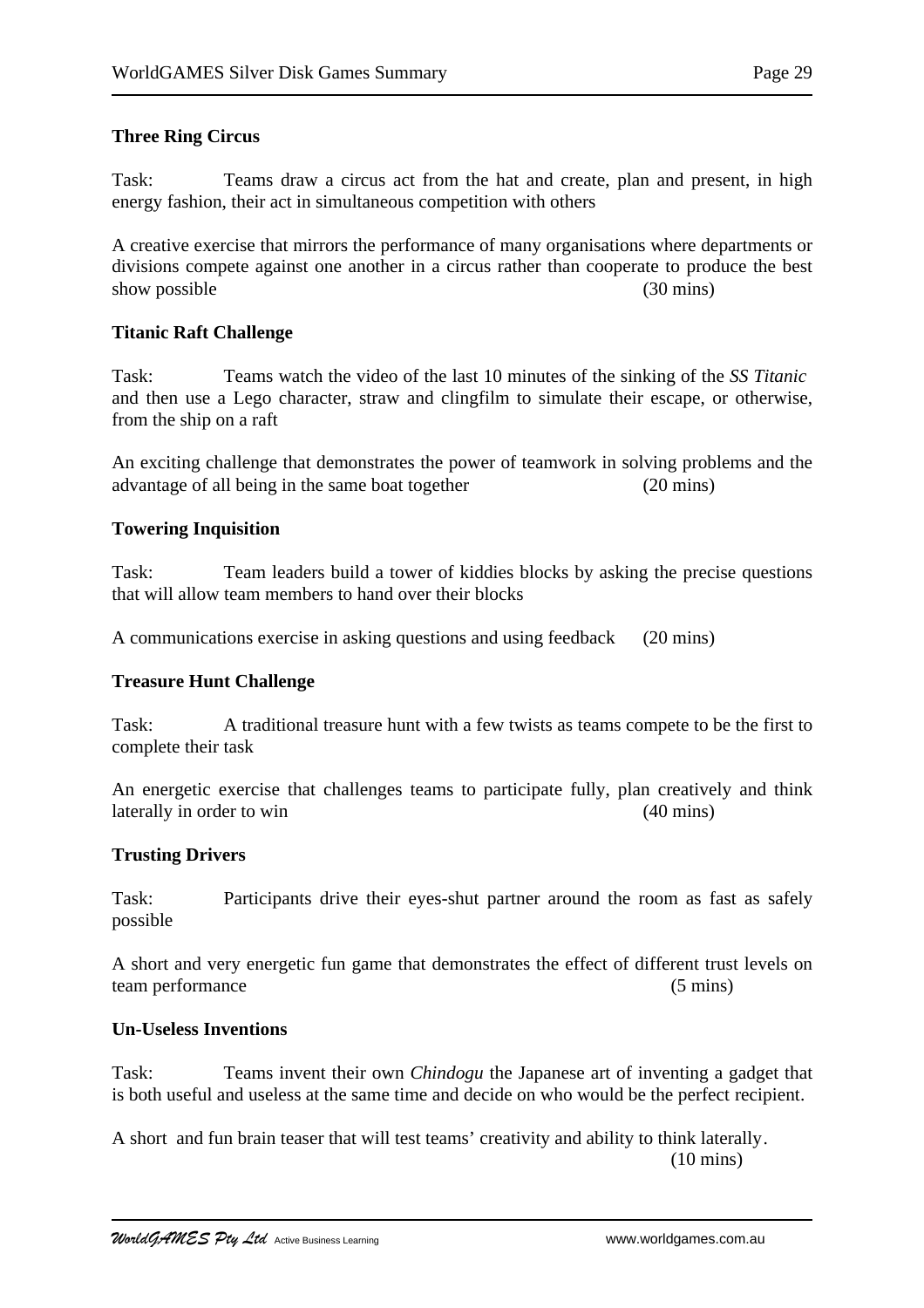### **Un-Useless Inventions II**

Task: Individual participants invent their own *Chindogu* the Japanese art of inventing a gadget that is both useful and useless at the same time and decide on who would be the perfect recipient. They then join their team and design a team Un-Useless invention. All teams make a high energy presentation of their best gadget

A fun brain teaser that will test both individual and team creativity and ability to think laterally. (30 mins)

### **Values Exchange**

Task: Participants identify their core values, then get to test them as they prepare to be transported off to a new planet and must trade the values and cash they are to take with them

An interesting test of real values and how flexible participants are in holding on to them in the face of a cash alternative. Are they prepared to do-whatever-it-takes to get the values that really matter to them? (25 mins)

### **Vogon Poetry Competition**

Task: Teams of participants watch a short video clip from Hitch-Hikers Guide to the Galaxy and then create their own Vogon poetry, the 3rd most excruciating poetry in the universe. Each participant must write at least one line and the completed work must be presented to the rest of the teams in the room in the most boring way possible.

A fun and creative presentation activity with a difference.

### **Volley Balloon**

Task: Teams participate in grand final mini volleyball competition using a balloon and some very unusual rules

A team challenge where every member gets to play each role on their volley balloon team. A high energy and exciting way to practice teamwork and team roles (30 mins)

### **Warp Speed**

Task: Pass a ball in set order to everyone in the circle in the fastest time possible

Involves creative systems being developed by the team in order to complete the simple task in extraordinary time without loss of attention to detail or compromise of the result (10 mins)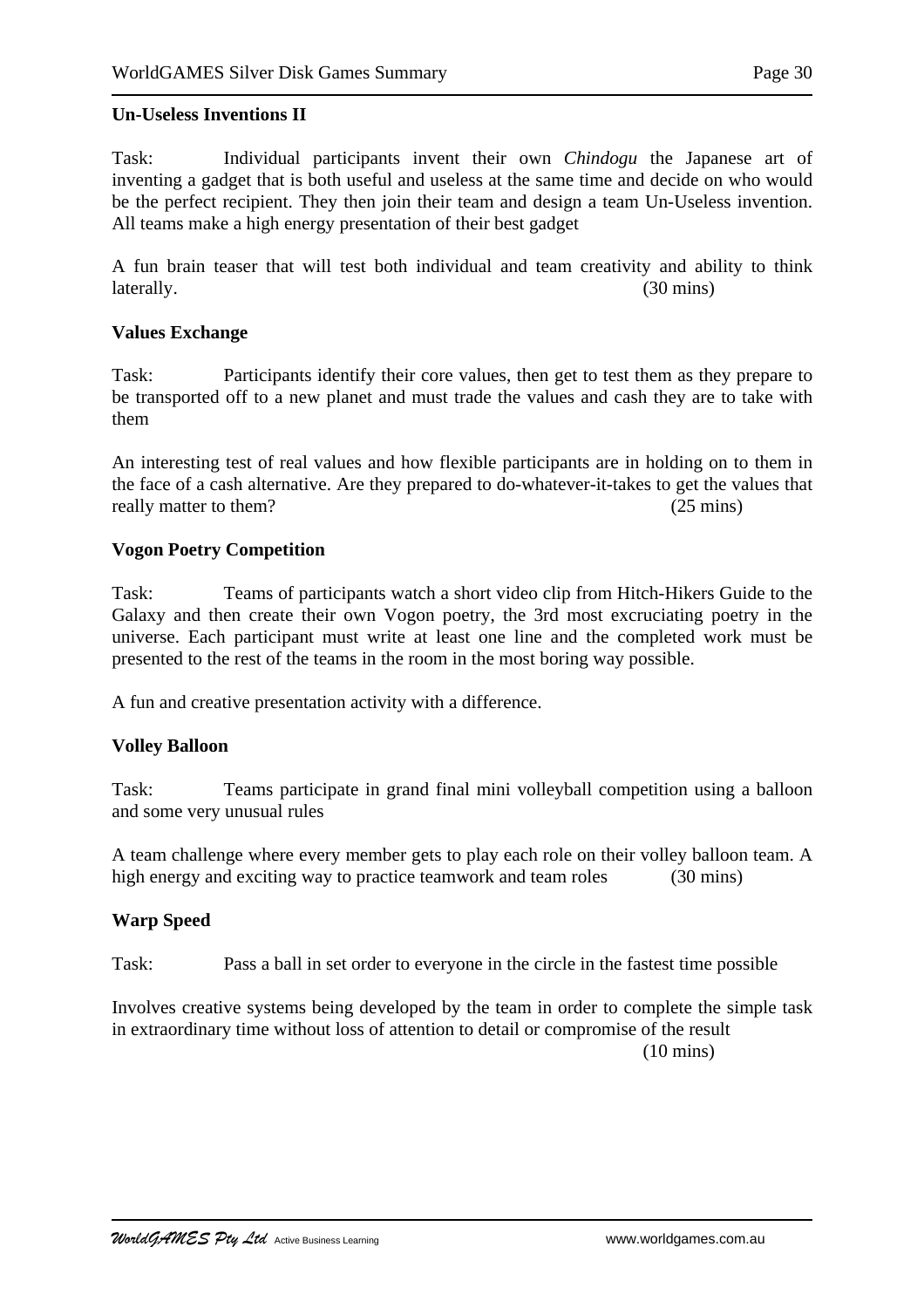# **Warp Speed Plus**

Task: Teams must pass a giant beach ball in set order to everyone in the team circle in the fastest time possible without the ball touching the ground

Involves creative systems and continuous improvement strategies being developed by the team in order to complete the simple task in extraordinary time without loss of attention to detail or compromise of the result (15 mins)

# **Warp Speed Soccer**

Task: Teams must score goals by passing a giant beach ball from one end of the soccer field to the other, across marked zones, without leaving their designated lines

Involves creative systems and continuous improvement strategies being developed by the team in order to complete the competitive task and win the game (25 mins)

# **Water Carry**

Task: Teams carry brim-full cups of water down the course without touching the floor or spilling any on the way, with only a few props to help. Will they improve their time as they practice and get more inventive?

Energetic problem solving game demanding teamwork, task focus, lateral thinking and evaluation of continuous feedback in order to achieve excellent results (30 mins)

# **Water Carry Blindfold**

Task: Blindfolded team members carry brim-full cups of water down the course without touching the floor or spilling any on the way, with only a few props to help.

Energetic problem solving game demanding cooperative teamwork, task focus, lateral thinking and evaluation of continuous feedback in order to achieve excellent results (30 mins)

# **Water Carry Gymnastics**

Task: Teams carry brim-full cups of water down the gymnastics course without touching the floor or spilling any on the way, with only a few props to help.

Energetic problem solving game demanding teamwork, task focus, lateral thinking and use of a winning strategy in order to achieve excellent results (15 mins)

### **You Can Trust The Management**

Task: Bosses and unions are on course to completing a mutually beneficial enterprise agreement until someone leaves a sensitive document on the photocopier

A game of assumptions and position taking demonstrating the importance of trust and clarity of communication in conflict resolution (30 mins)